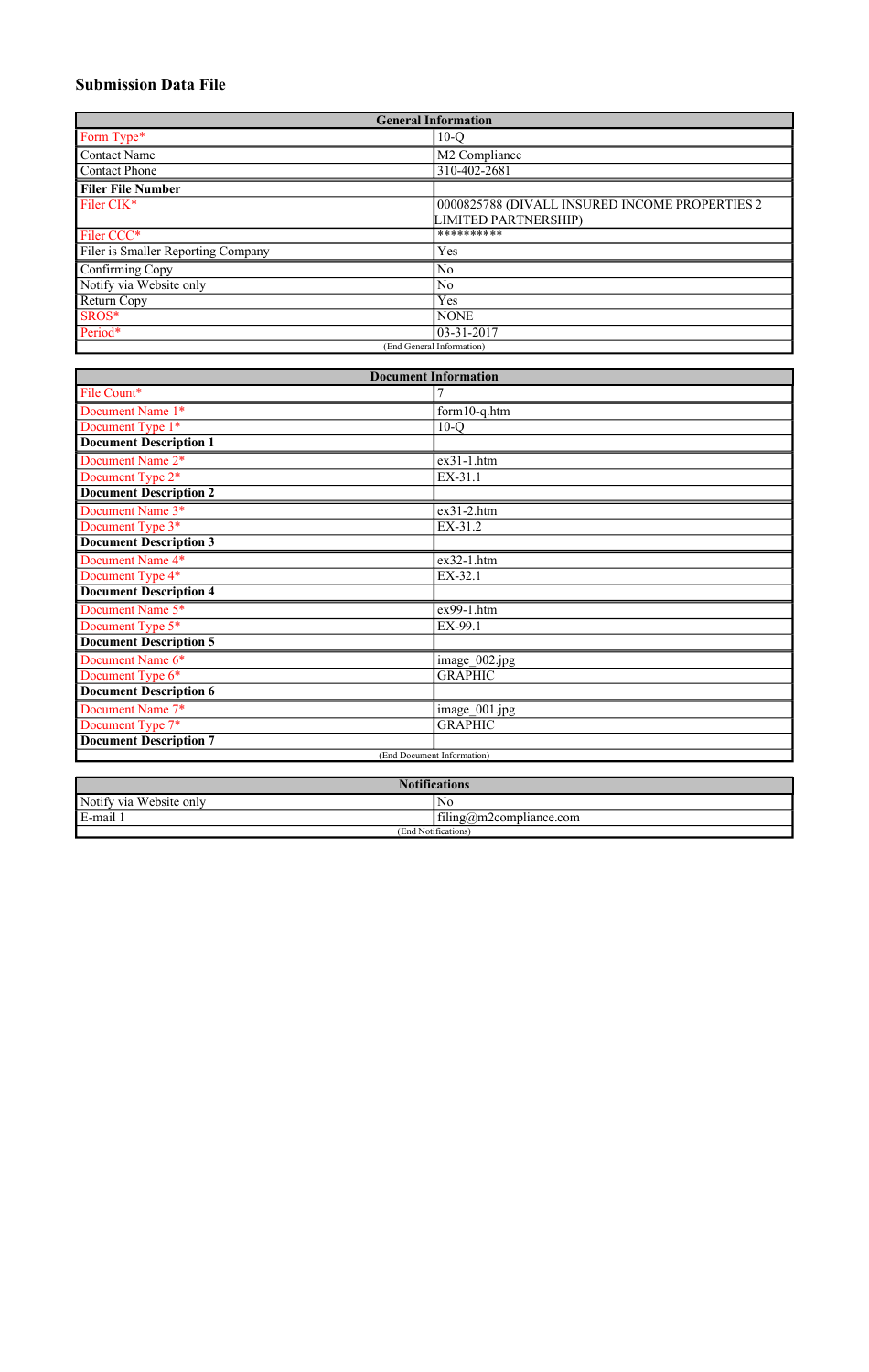# **UNITED STATES SECURITIES AND EXCHANGE COMMISSION WASHINGTON, D.C. 20549**

# **FORM 10-Q**

*(Mark One)*

[X] QUARTERLY REPORT PURSUANT TO SECTION 13 OR 15(d) OF THE SECURITIES EXCHANGE ACT OF 1934

For the quarterly period ended March 31, 2017

OR

[ ] TRANSITION REPORT PURSUANT TO SECTION 13 OR 15(d) OF THE SECURITIES EXCHANGE ACT OF 1934

For the transition period from to

Commission file number **0-17686**

# **DIVALL INSURED INCOME PROPERTIES 2 LIMITED PARTNERSHIP**

*(Exact name of registrant as specified in its charter)*

*(State or other jurisdiction of (I.R.S. Employer incorporation or organization) Identification No.)*

**Wisconsin 39-1606834**

1100 Main Street, Suite 1830 Kansas City, Missouri 64105 *(Address of principal executive offices, including zip code)*

(816) 421-7444

*(Registrant's telephone number, including area code)*

Indicate by check mark whether the registrant (1) has filed all reports required to be filed by Section 13 or 15(d) of the Securities Exchange Act of 1934 during the preceding 12 months (or such shorter period that the registrant was required to file such reports), and (2) has been subject to such filing requirements for the past 90 days. Yes [X] No []

Indicate by check mark whether the registrant has submitted electronically and posted on its corporate Website, if any, every Interactive Data File required to be submitted and posted pursuant to Rule 405 of Regulation S-T (§232.405 of this chapter) during the preceding 12 months (or for such shorter period that the registrant was required to submit and post such files). Yes [X] No [ ]

Indicate by check mark whether the registrant is a large accelerated filer, an accelerated filer, a non-accelerated filer or a smaller reporting company. See the definitions of "large accelerated filer", "accelerated filer" and "smaller reporting company" in Rule 12b-2 of the Exchange Act.

Large accelerated filer [ ] Accelerated filer [ ] Non-accelerated filer [ ] Smaller Reporting Company [X] Emerging growth company [ ]

If an emerging growth company, indicate by check mark if the registrant has elected not to use the extended transition period for complying with any new or revised financial accounting standards provided pursuant to Section 13(a) of the Exchange Act. []

Indicate by check mark whether the registrant is a shell company (as defined in Rule 12b-2 of the Exchange Act). Yes [ ] No [X]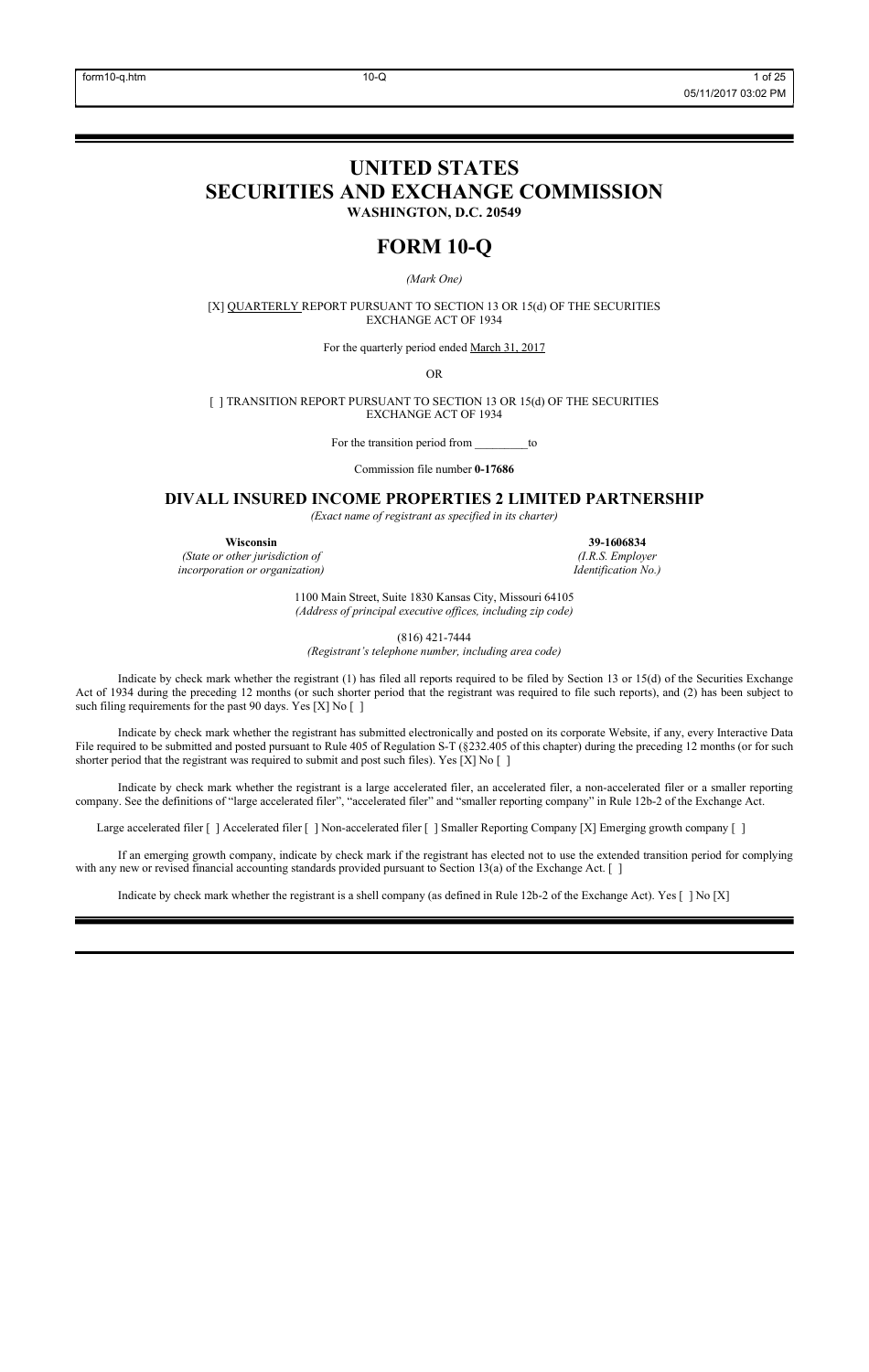# TABLE OF CONTENTS

#### DIVALL INSURED INCOME PROPERTIES 2 LIMITED PARTNERSHIP FORM 10-Q FOR THE PERIOD ENDED MARCH 31, 2017

|                                                                                               | Page |
|-----------------------------------------------------------------------------------------------|------|
| <b>PART I. Financial Information</b>                                                          |      |
| <b>Item 1. Financial Statements</b>                                                           | 3    |
| Item 2. Management's Discussion and Analysis of Financial Condition and Results of Operations | 16   |
| Item 3. Quantitative and Qualitative Disclosure About Market Risk                             | 20   |
| Item 4. Controls and Procedures                                                               | 21   |
| <b>PART II. Other Information</b>                                                             |      |
| Item 1. Legal Proceedings                                                                     | 22   |
| Item 1A. Risk Factors                                                                         | 22   |
| Item 2. Unregistered Sale of Equity Securities and Use of Proceeds                            | 22   |
| Item 3. Defaults Upon Senior Securities                                                       | 22   |
| Item 4. Mine Safety Disclosures                                                               | 22   |
| Item 5. Other Information                                                                     | 22   |
| Item 6. Exhibits                                                                              | 22   |
| <b>Signatures</b>                                                                             | 24   |
| 2                                                                                             |      |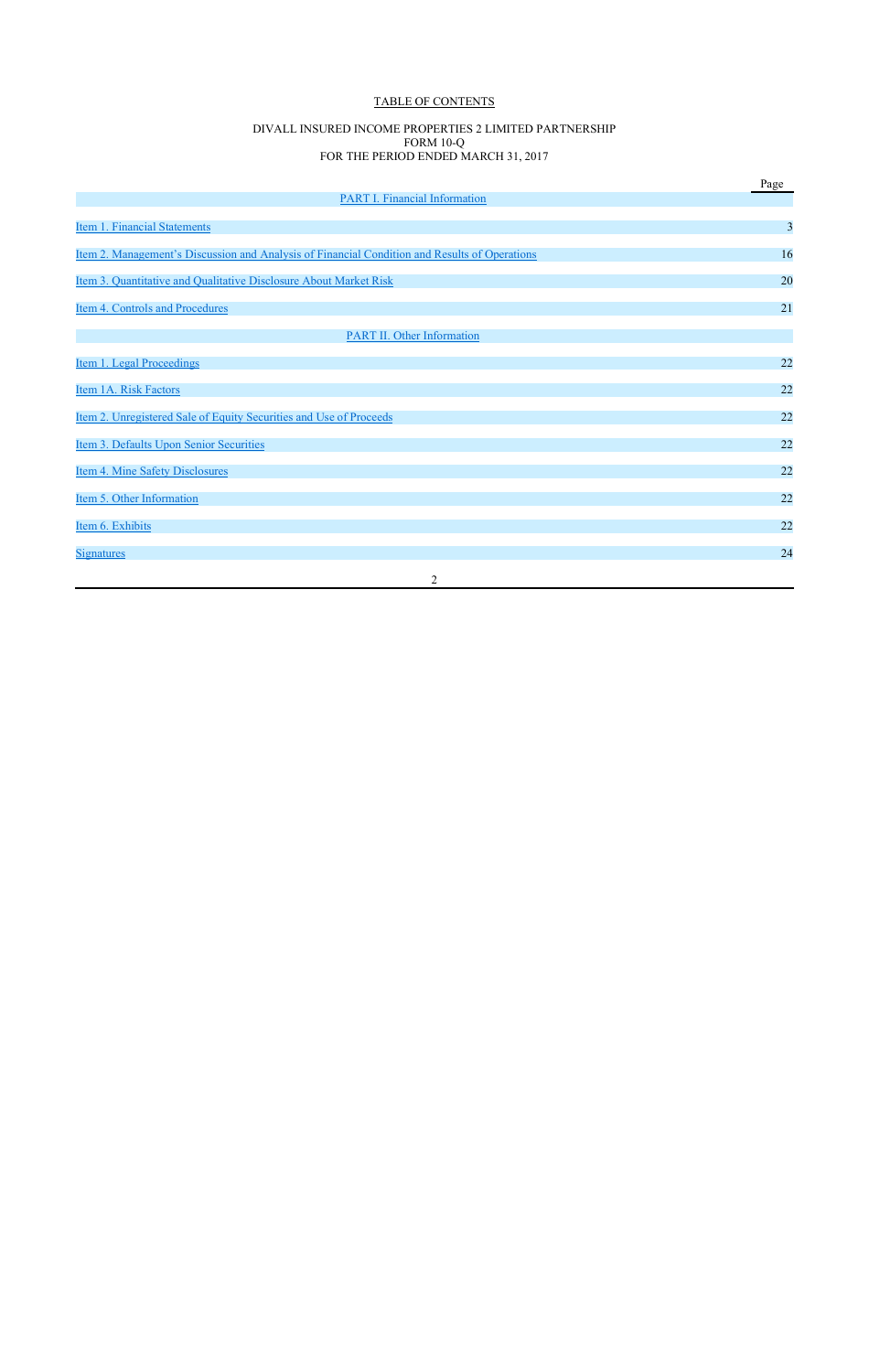#### **PART I - FINANCIAL INFORMATION Item 1. Financial Statements**

# **DIVALL INSURED INCOME PROPERTIES 2 LIMITED PARTNERSHIP**

#### **CONDENSED BALANCE SHEETS March 31, 2017 and December 31, 2016**

#### **ASSETS**

|                                             |             | March 31, 2017 |              | December 31, 2016 |  |
|---------------------------------------------|-------------|----------------|--------------|-------------------|--|
|                                             |             | (unaudited)    |              |                   |  |
| <b>INVESTMENT PROPERTIES: (Note 2)</b>      |             |                |              |                   |  |
|                                             |             |                |              |                   |  |
| Land                                        | \$          | 2,527,947      | \$           | 2,527,947         |  |
| <b>Buildings</b>                            |             | 4,101,067      |              | 4,101,067         |  |
| Accumulated depreciation                    |             | (3,652,192)    |              | (3,621,157)       |  |
|                                             |             |                |              |                   |  |
| Net investment properties                   | S.          | 2,976,822      | \$           | 3,007,857         |  |
|                                             |             |                |              |                   |  |
| <b>OTHER ASSETS:</b>                        |             |                |              |                   |  |
|                                             |             |                |              |                   |  |
| Cash                                        | $\mathbf S$ | 657,761        | $\mathbb{S}$ | 200,369           |  |
| Cash held in Indemnification Trust (Note 8) |             | 455,807        |              | 454,692           |  |
| Security deposits escrow                    |             | 64,392         |              | 64,355            |  |
| Rents and other receivables                 |             |                |              | 581,324           |  |
| Deferred tenant award proceeds escrow       |             | 99,899         |              | 107,095           |  |
| Prepaid insurance                           |             | 4,629          |              | 11,135            |  |
| Utility deposit                             |             | 6,530          |              | 6,530             |  |
| Properties held for sale                    |             | 317,151        |              | 317,151           |  |
| Deferred charges, net                       |             | 198,297        |              | 113,787           |  |
| Total other assets                          |             | 1,804,466      | \$           | 1,856,438         |  |
|                                             |             |                |              |                   |  |
| Total assets                                | \$          | 4,781,288      | \$           | 4,864,295         |  |
|                                             |             |                |              |                   |  |

The accompanying notes are an integral part of these unaudited condensed financial statements.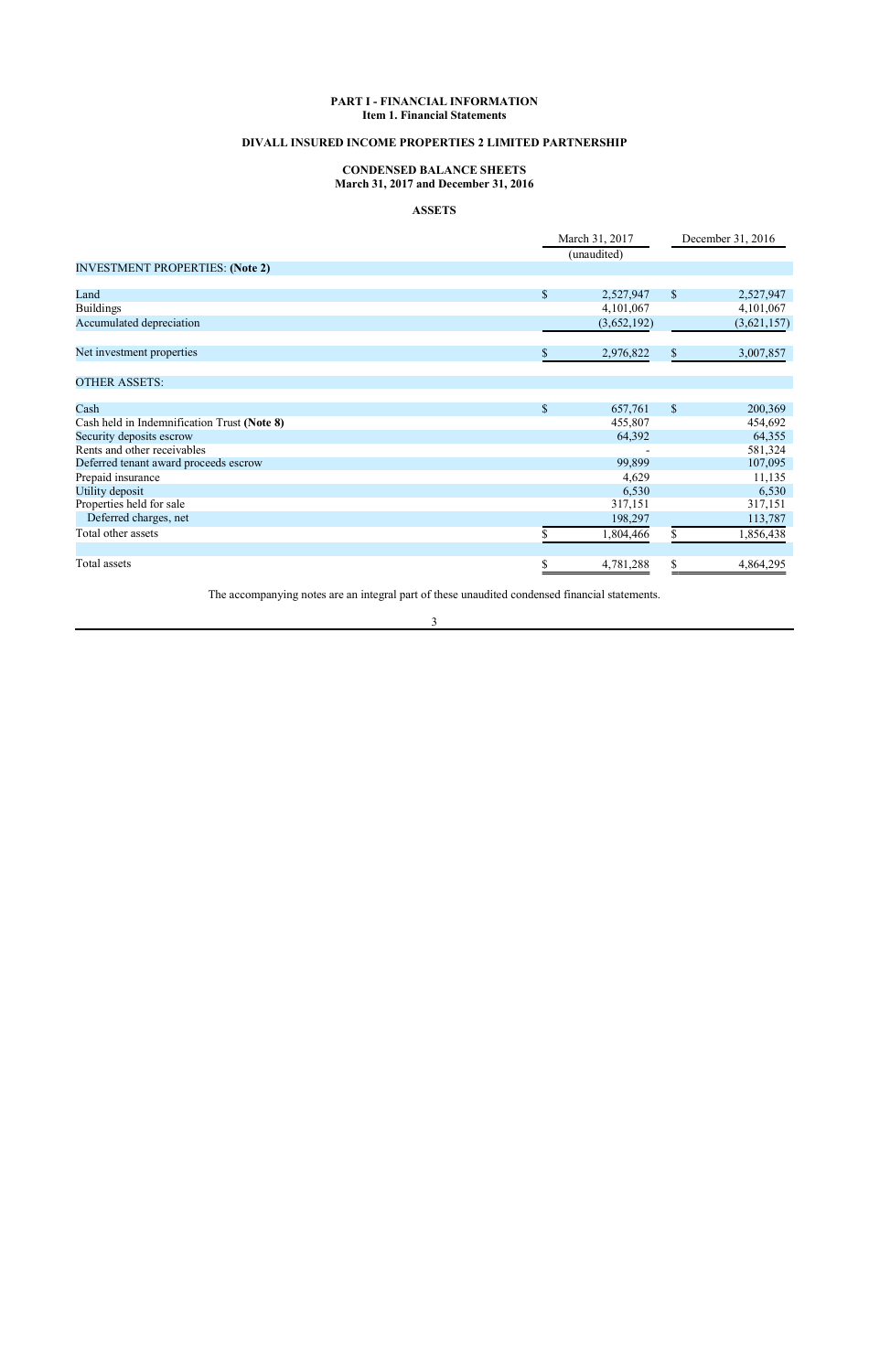## **CONDENSED BALANCE SHEETS**

#### **March 31, 2017 and December 31, 2016**

#### **LIABILITIES AND PARTNERS' CAPITAL**

|                                                                                           |             | March 31, 2017 |              | December 31, 2016 |  |
|-------------------------------------------------------------------------------------------|-------------|----------------|--------------|-------------------|--|
|                                                                                           |             | (unaudited)    |              |                   |  |
| <b>CURRENT LIABILITIES:</b>                                                               |             |                |              |                   |  |
| Accounts payable and accrued expenses                                                     | \$          | 49,941         | \$           | 25,399            |  |
| Property tax payable                                                                      |             | 1,500          |              |                   |  |
| Due to General Partner (Note 5)                                                           |             |                |              | 1,242             |  |
| Deferred rent                                                                             |             | 100,590        |              | 106,077           |  |
| Security deposits                                                                         |             | 64,340         |              | 64,340            |  |
| Unearned rental income                                                                    |             | 5,000          |              | 5,000             |  |
| Total current liabilities                                                                 | \$          | 221,371        | \$           | 202,058           |  |
| <b>CONTINGENCIES AND COMMITMENTS (Notes 7 and 8)</b>                                      |             |                |              |                   |  |
| PARTNERS' CAPITAL: (Notes 1 and 3)                                                        |             |                |              |                   |  |
| General Partner -                                                                         |             |                |              |                   |  |
| Cumulative net income (retained earnings)                                                 | $\mathbf S$ | 358,418        | $\mathbb{S}$ | 358,441           |  |
| Cumulative cash distributions                                                             |             | (148,698)      |              | (148, 698)        |  |
|                                                                                           | \$          | 209,720        | \$           | 209,743           |  |
| Limited Partners (46,280.3 interests outstanding at March 31, 2017 and December 31, 2016) |             |                |              |                   |  |
| Capital contributions                                                                     | \$          | 46,280,300     | S            | 46,280,300        |  |
| <b>Offering Costs</b>                                                                     |             | (6,921,832)    |              | (6,921,832)       |  |
| Cumulative net income (retained earnings)                                                 |             | 41,849,226     |              | 41,851,523        |  |
| Cumulative cash distributions                                                             |             | (76,017,268)   |              | (75, 917, 268)    |  |
|                                                                                           | \$          | 5,190,426      | \$           | 5,292,723         |  |
| Former General Partner -                                                                  |             |                |              |                   |  |
| Cumulative net income (retained earnings)                                                 | \$          | 707,513        | \$           | 707,513           |  |
| Cumulative cash distributions                                                             |             | (1, 547, 742)  |              | (1, 547, 742)     |  |
|                                                                                           |             | (840, 229)     | \$           | (840, 229)        |  |
| Total partners' capital                                                                   | \$          | 4,559,917      | \$           | 4,662,237         |  |
|                                                                                           |             |                |              |                   |  |
| Total liabilities and partners' capital                                                   | \$          | 4,781,288      | \$           | 4,864,295         |  |

The accompanying notes are an integral part of these unaudited condensed financial statements.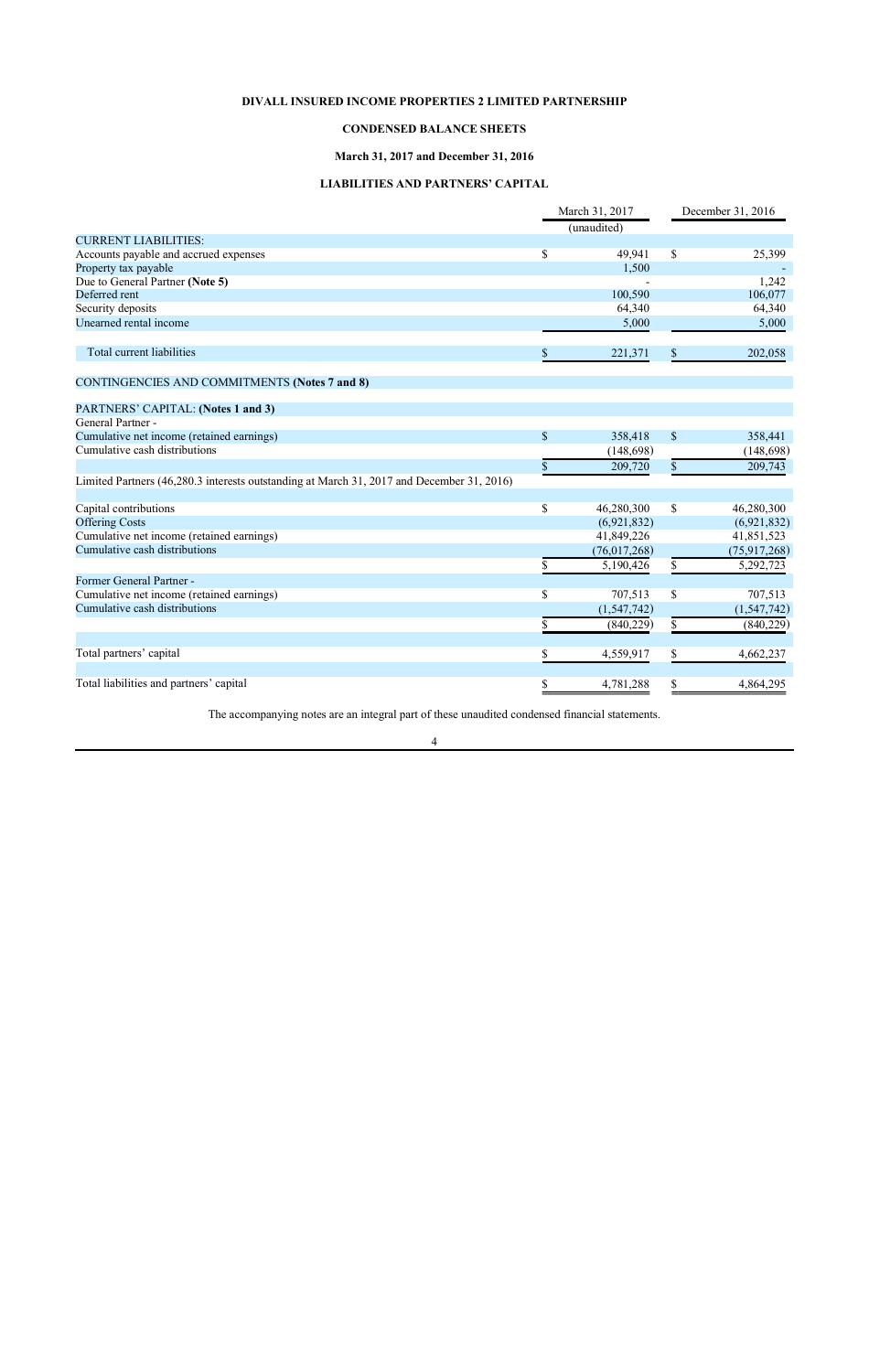# **CONDENSED STATEMENTS OF INCOME**

#### **For the Three Month Periods Ended March 31, 2017 and 2016**

|                                                     |                    | March 31, 2017 |                         | March 31, 2016   |  |
|-----------------------------------------------------|--------------------|----------------|-------------------------|------------------|--|
|                                                     |                    | (unaudited)    |                         | (unaudited)      |  |
| <b>OPERATING REVENUES:</b>                          |                    |                |                         |                  |  |
| Rental income (Note 4)                              | \$                 | 223,132        | \$                      | 222,396          |  |
| TOTAL OPERATING REVENUES                            | \$                 | 223,132        | \$                      | 222,396          |  |
| <b>EXPENSES:</b>                                    |                    |                |                         |                  |  |
| Partnership management fees (Note 5)                | \$                 | 67,106         | \$                      | 66,771           |  |
| Insurance                                           |                    | 1,246          |                         | 1,466            |  |
| General and administrative                          |                    | 18,163         |                         | 19,307           |  |
| Advisory Board fees and expenses                    |                    | 2,625          |                         | 2,625            |  |
| Professional services                               |                    | 97,054         |                         | 85,466           |  |
| Depreciation                                        |                    | 31,035         |                         | 31,035           |  |
| Amortization                                        |                    | 6,255          |                         | 6,144            |  |
| <b>TOTAL OPERATING EXPENSES</b>                     | S                  | 223,484        | \$                      | 212,814          |  |
| <b>OTHER INCOME</b>                                 |                    |                |                         |                  |  |
| Other interest income                               |                    | 1,503          |                         | 1,788            |  |
| Note receivable interest income (Note 9)            |                    |                |                         | 944              |  |
| <b>TOTAL OTHER INCOME</b>                           | \$                 | 1,503          | \$                      | 2,732            |  |
| <b>INCOME FROM CONTINUING OPERATIONS</b>            |                    | 1,151          |                         | 12,314           |  |
| (LOSS) INCOME FROM DISCONTINUED OPERATIONS (Note 2) |                    | (3, 471)       |                         | 17,606           |  |
|                                                     |                    |                |                         |                  |  |
| NET (LOSS) INCOME                                   | \$                 | (2,320)        | \$                      | 29,920           |  |
| NET (LOSS) INCOME- GENERAL PARTNER                  | $\mathbf{\hat{S}}$ | (23)           | $\overline{\mathbb{S}}$ | $\overline{299}$ |  |
| NET (LOSS) INCOME-LIMITED PARTNERS                  |                    | (2,297)        |                         | 29,621           |  |
|                                                     |                    | (2,320)        | $\mathbb{S}$            | 29,920           |  |
| PER LIMITED PARTNERSHIP INTEREST,                   |                    |                |                         |                  |  |
| Based on 46,280.3 interests outstanding:            |                    |                |                         |                  |  |
| <b>INCOME FROM CONTINUING OPERATIONS</b>            | \$                 | 0.02           | \$                      | 0.27             |  |
| (LOSS) INCOME FROM DISCONTINUED OPERATIONS          | \$                 | (0.07)         | \$                      | 0.38             |  |
| NET (LOSS) INCOME PER LIMITED PARTNERSHIP INTEREST  | \$                 | (0.05)         | \$                      | 0.65             |  |

The accompanying notes are an integral part of these unaudited condensed financial statements.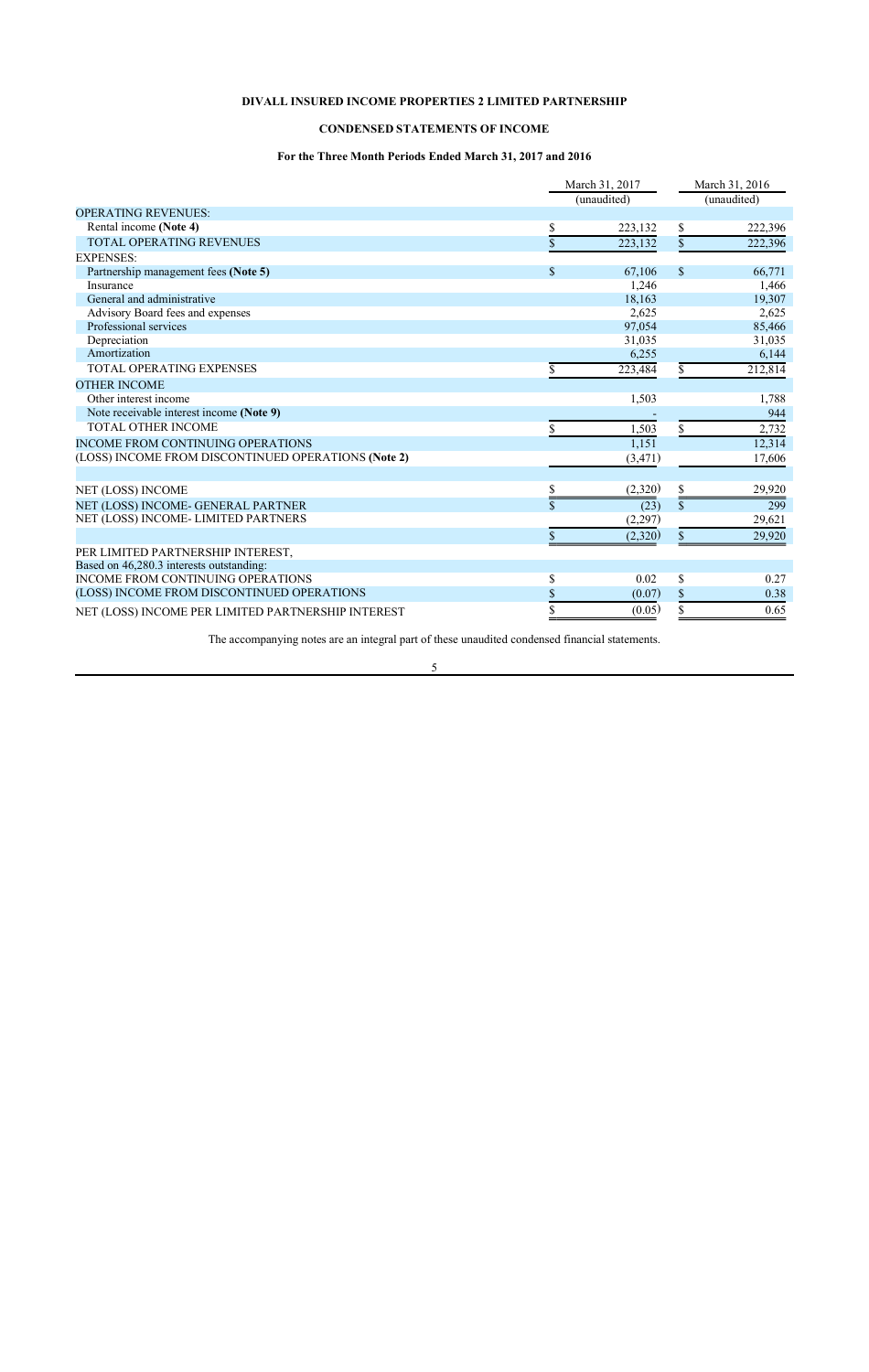# **CONDENSED STATEMENTS OF CASH FLOWS**

## **For the Three Month Periods Ended March 31, 2017 and 2016**

|                                                                            | Three Months Ended |                |                |            |
|----------------------------------------------------------------------------|--------------------|----------------|----------------|------------|
|                                                                            |                    | March 31, 2017 | March 31, 2016 |            |
|                                                                            |                    | Unaudited      |                | Unaudited  |
| <b>CASH FLOWS FROM OPERATING ACTIVITIES:</b>                               |                    |                |                |            |
| Net income from continuing operations                                      | \$                 | 1,151          | \$             | 12,314     |
| Adjustments to reconcile net income to net cash from operating activities: |                    |                |                |            |
| Depreciation and amortization                                              |                    | 37,290         |                | 37,179     |
| Changed in operating assets and liabilities                                |                    |                |                |            |
| Decrease in rents and other receivables                                    |                    | 581,324        |                | 549,289    |
| Increase in security deposit escrow                                        |                    | (37)           |                | (132)      |
| Increase in property tax cash escrow                                       |                    |                |                | (2,775)    |
| Decrease in prepaid insurance                                              |                    | 6,506          |                | 1,466      |
| Increase in accounts payable and accrued expenses                          |                    | 24,542         |                | 25,747     |
| Increase in property tax payable                                           |                    | 1,500          |                | 2,775      |
| Increase (Decrease) in deferred award escrow                               |                    | 1,709          |                | (2,062)    |
| Payment of leasing commission                                              |                    | (90, 765)      |                |            |
| (Decrease) Increase in due to General Partner                              |                    | (1,242)        |                | 120        |
| Cash (used in) from discontinued operations - operating activities         |                    | (3, 471)       |                | 21,031     |
| Net cash from operating activities                                         |                    | 558,507        |                | 644,952    |
| <b>CASH FLOWS FROM INVESTING ACTIVITIES:</b>                               |                    |                |                |            |
| Note receivable, principal payment received                                |                    | $\blacksquare$ |                | 15,215     |
| Interest applied to Indemnification Trust account                          |                    | (1,115)        |                | (516)      |
| Net cash (used in) from investing activities                               |                    | (1, 115)       |                | 14,699     |
| CASH FLOWS USED IN FINANCING ACTIVITIES:                                   |                    |                |                |            |
| Cash distributions to Limited Partners                                     |                    | (100,000)      |                | (120,000)  |
| Cash distributions to General Partner                                      |                    |                |                | (120)      |
| Net cash used in financing activities                                      |                    | (100,000)      |                | (120, 120) |
|                                                                            |                    |                |                |            |
| NET INCREASE IN CASH                                                       |                    | 457,392        |                | 539,531    |
| <b>CASH AT BEGINNING OF PERIOD</b>                                         |                    | 200,369        |                | 246,791    |
| <b>CASH AT END OF PERIOD</b>                                               | \$                 | 657,761        | \$             | 786,322    |
| <b>CASH PAID FOR INTEREST</b>                                              | \$                 |                | \$             |            |
| <b>CASH PAID FOR TAXES</b>                                                 | \$                 |                | \$             |            |
| NON-CASH INVESTING AND FINANCING ACTIVITIES                                | \$                 | $\overline{a}$ | \$             |            |

The accompanying notes are an integral part of these unaudited condensed financial statements.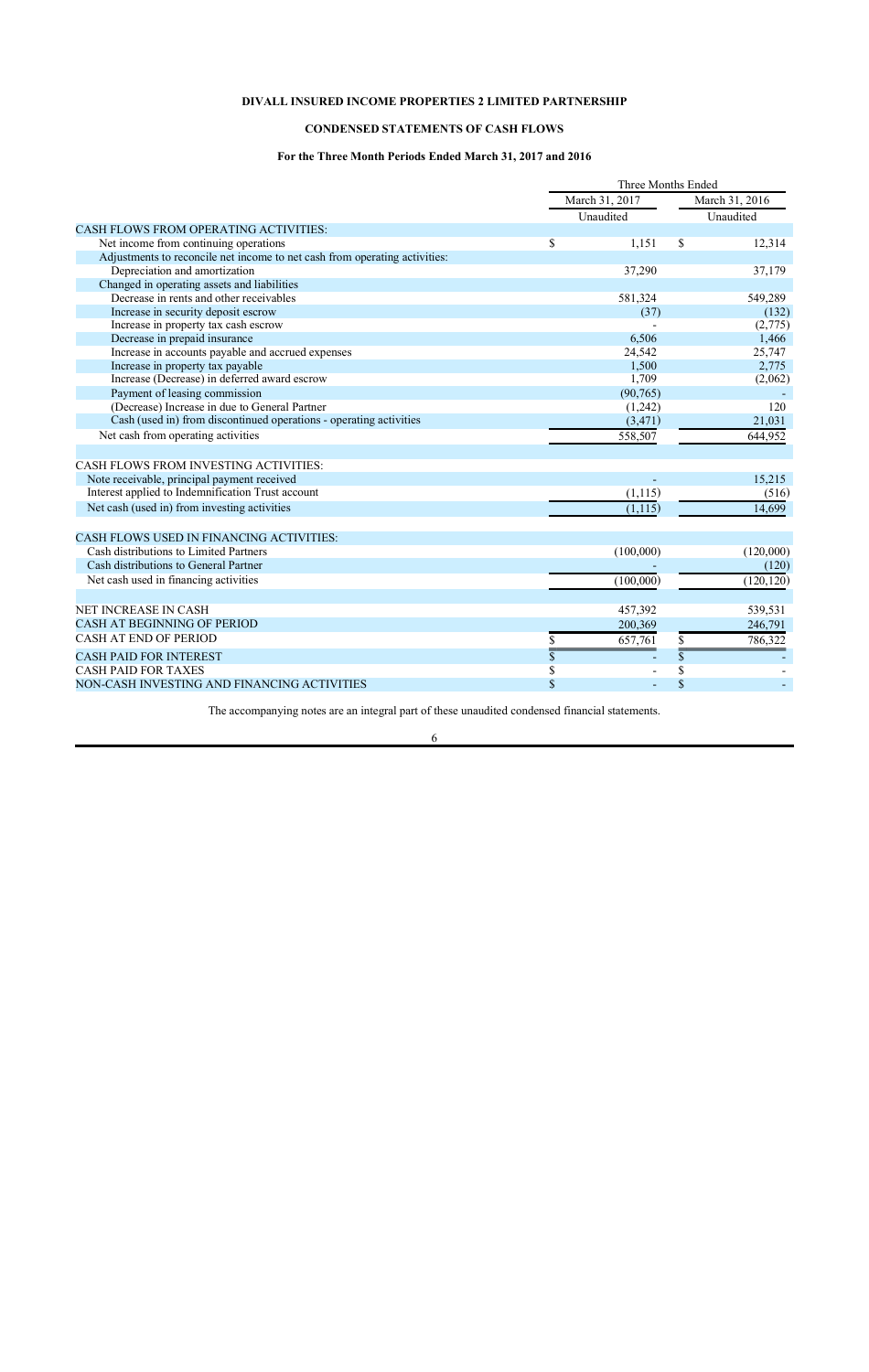#### **NOTES TO UNAUDITED CONDENSED FINANCIAL STATEMENTS**

These unaudited interim condensed financial statements should be read in conjunction with DiVall Insured Income Properties 2 Limited Partnership's (the "Partnership") 2016 annual audited financial statements within its Annual Report on Form 10-K filed with the Securities and Exchange Commission (the "SEC") on March 23, 2017.

These unaudited interim condensed financial statements and notes have been prepared on the same basis as the Partnership's annual audited financial statements and include all normal and recurring adjustments, which are in the opinion of management, necessary to present a fair statement of the Partnership's financial position, results of operations and cash flows as of and for the interim periods presented. The results of operations for the three month period ended March 31, 2017 are not necessarily indicative of the results to be expected for the fiscal year ending December 31, 2017, for any other interim period, or for any other future year.

The condensed balance sheet as of December 31, 2016 contained herein has been derived from the audited financial statements as of December 31, 2016, but does not include all disclosures required by GAAP.

#### **1. ORGANIZATION AND SIGNIFICANT ACCOUNTING POLICIES:**

The Partnership was formed on November 20, 1987, pursuant to the Uniform Limited Partnership Act of the State of Wisconsin. The initial capital, contributed during 1987, consisted of \$300, representing aggregate capital contributions of \$200 by the former general partners and \$100 by the initial limited partner. A subsequent offering of limited partnership interests closed on February 22, 1990, with 46,280.3 limited partnership interests having been sold in that offering, resulting in total proceeds to the Partnership, net of underwriting compensation and other offering costs, of \$39,358,468.

The Partnership is currently engaged in the business of owning and operating its investment portfolio of commercial real estate properties (each a "Property", and collectively, the "Properties"). The Properties are leased on a triple net basis primarily to, and operated by, franchisors or franchisees of national, regional, and local retail chains under long-term leases. The lessees are operators of fast food, family style, and casual/theme restaurants. As of March 31, 2017, the Partnership owned eleven Properties, which are located in a total of four states.

The Partnership is scheduled to be dissolved on November 30, 2020, or earlier upon the prior occurrence of any of the following events: (a) the disposition of all its Properties; (b) the written determination by the General Partner that the Partnership's assets may constitute "plan assets" for purposes of ERISA; (c) the approval of limited partners owning a majority of the outstanding limited partner interests to dissolve the Partnership; or (d) the dissolution, bankruptcy, death, withdrawal, or incapacity of the last remaining general partner, unless an additional general partner is elected previously by the limited partners. During the second or third quarters of the eight odd numbered years from 2001 through 2015, consent solicitations were circulated to the Partnership's limited partners which, if approved by the limited partners, would have authorized the General Partner to initiate the potential sale of all of the Properties and the dissolution of the Partnership (each a "Consent"). Limited partners owning a majority of the outstanding limited partnership interests did not vote in favor of any of the Consents. Therefore, the Partnership continues to operate as a going concern.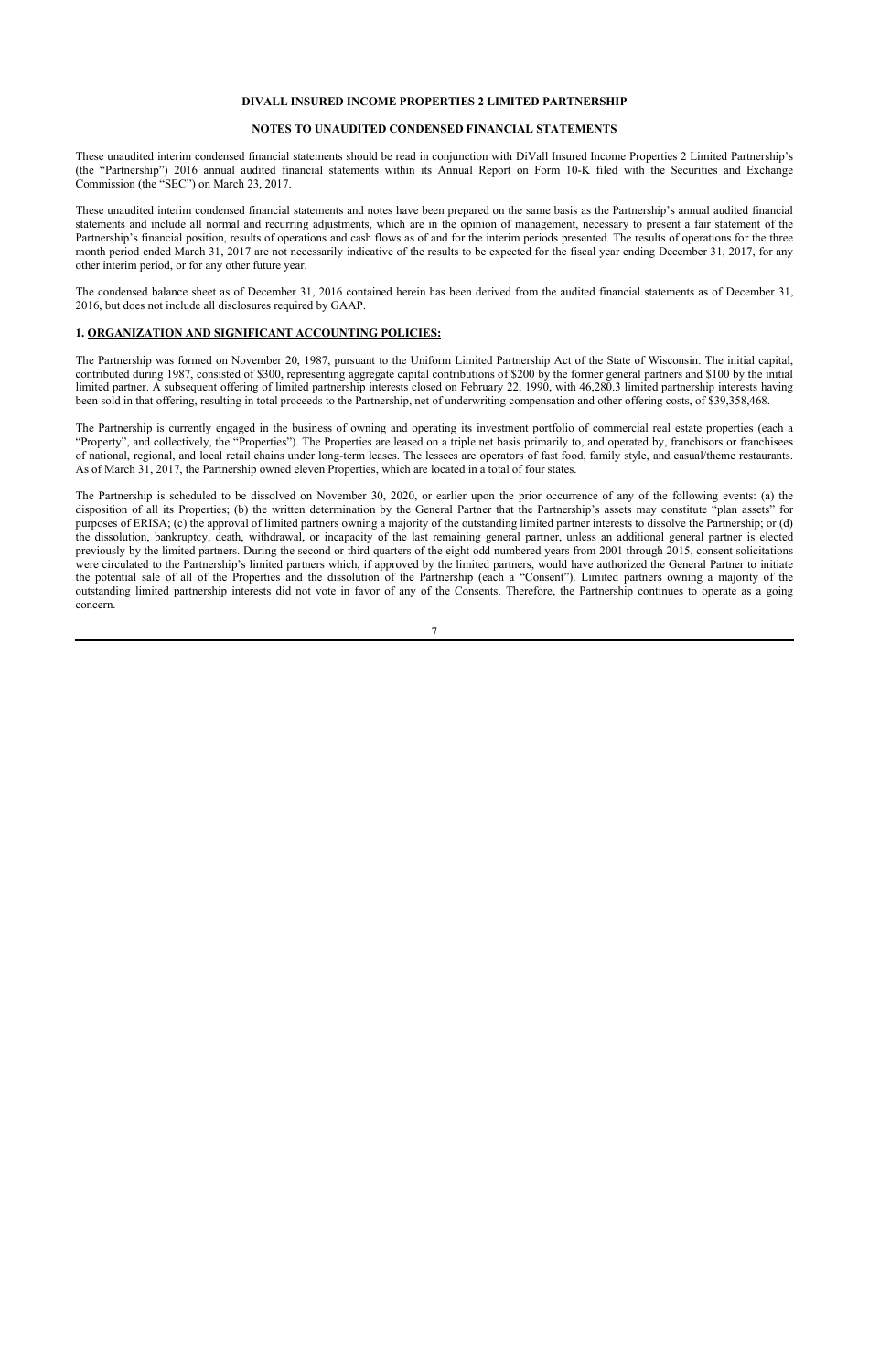#### *Significant Accounting Policies*

Rental revenue from the Properties is recognized on a straight-line basis over the term of the respective lease. Percentage rents are only accrued when the tenant has reached the sales breakpoint stipulated in the lease.

Rents and other receivables are comprised of billed but uncollected amounts due for monthly rents and other charges, and amounts due for scheduled rent increases for which rentals have been earned and will be collected in the future under the terms of the leases. Receivables are recorded at management's estimate of the amounts that will be collected.

Based on an analysis of specific accounts and historical experience, as of March 31, 2017, and December 31, 2016, there was \$0 recorded as allowance for doubtful accounts.

The Partnership considers its operations to be in only one segment, the operation of a portfolio of commercial real estate leased on a triple net basis, and therefore no segment disclosure is made.

Depreciation of the Properties are provided on a straight-line basis over the estimated useful lives of the buildings and improvements.

Deferred charges represent leasing commissions paid when the Properties are leased and upon the negotiated extension of a lease. Leasing commissions are capitalized and amortized over the term of the lease. As of March 31, 2017 and December 31, 2016, accumulated amortization amounted to \$193,105 and \$186,850, respectively. Fully amortized deferred charges of \$183,021, including related accumulated amortization, were removed from the balance sheets as of December 31, 2016.

Deferred tenant award proceeds escrow represents the portion of the award proceeds from the sale of the portion of the Mt. Pleasant, SC property that will be paid to the tenant ratably over 99 months beginning August 1, 2013.

The Partnership generally maintains cash in federally insured accounts which, at times, may exceed federally insured limits. The Partnership has not experienced any losses in such accounts and does not believe it is exposed to any significant credit risk.

Financial instruments that potentially subject the Partnership to significant concentrations of credit risk consist primarily of cash investments and leases. Additionally, as of March 31, 2017, eight of the Partnership's eleven Properties are leased to three significant tenants, Wendgusta, LLC ("Wendgusta"), Wendcharles I, LLC ("Wendcharles I") and Wendcharles II, LLC ("Wendcharles II"), all three of whom are Wendy's restaurant franchisees. The property leases for the three tenants comprised approximately 51%, 17% and 9%, respectively, of the total operating base rents reflected as of March 31, 2017.

The preparation of financial statements in conformity with accounting principles generally accepted in the United States of America ("GAAP") requires management to make estimates and assumptions that affect the reported amounts of assets and liabilities (and disclosure of contingent assets and liabilities) at the date of the financial statements and the reported amounts of revenues and expenses during the reporting period. Actual results could differ from those estimates.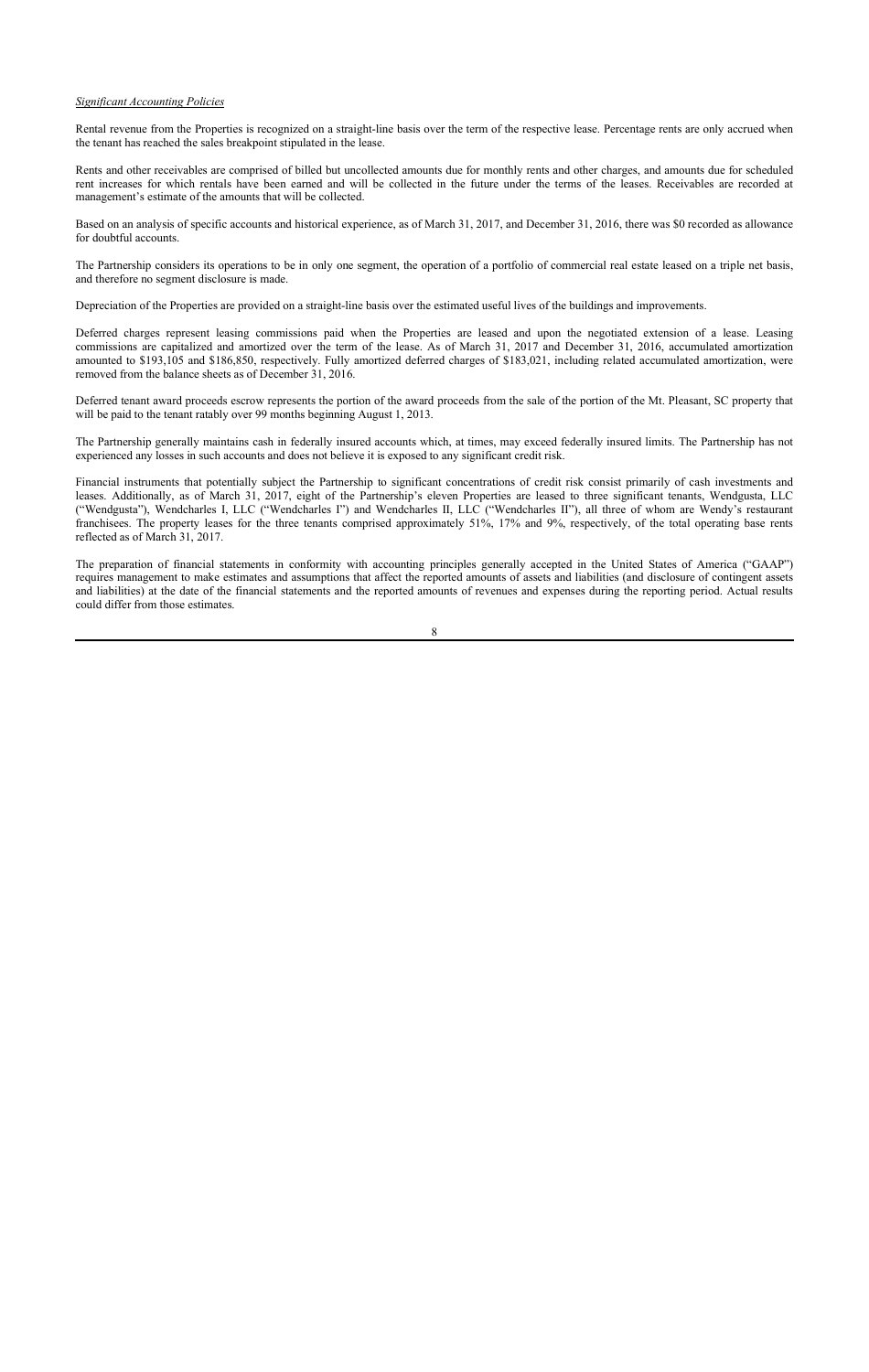Assets disposed of or deemed to be classified as held for sale require the reclassification of current and previous years' operations to discontinued operations in accordance with GAAP applicable to "Accounting for the Impairment or Disposal of Long Lived Assets". As such, prior year operating results for those properties considered as held for sale or properties no longer considered for sale have been reclassified to conform to the current year presentation without affecting total income. When properties are considered held for sale, depreciation of the properties is discontinued, and the properties are valued at the lower of the depreciated cost or fair value, less costs to dispose. If circumstances arise that were previously considered unlikely, and, as a result, the property previously classified as held for sale is no longer to be sold, the property is reclassified as held and used. Such property is measured at the lower of its carrying amount (adjusted for any depreciation and amortization expense that would have been recognized had the property been continuously classified as held and used) or fair value at the date of the subsequent decision not to sell.

Assets are classified as held for sale, generally, when all criteria within GAAP applicable to "Accounting for the Impairment or Disposal of Long Lived Assets" have been met.

The Partnership periodically reviews its long-lived assets, primarily real estate, for impairment whenever events or changes in circumstances indicate that the carrying amount of such assets may not be recoverable. The Partnership's review involves comparing current and future operating performance of the assets, the most significant of which is undiscounted operating cash flows, to the carrying value of the assets. Based on this analysis, a provision for possible loss is recognized, if any. There were no adjustments to carrying values for the three month periods ended March 31, 2017 and 2016.

The Financial Accounting Standards Board ("FASB") guidance on "Fair Value Measurements and Disclosure" defines fair value, establishes a framework for measuring fair value and enhances disclosures about fair value measures required under other accounting pronouncements, but does not change existing guidance as to whether or not an instrument is carried at fair value. The adoption of the provisions of this FASB issuance, with respect to nonrecurring fair value measurements of nonfinancial assets and liabilities, including (but not limited to) the valuation of reporting units for the purpose of assessing goodwill impairment and the valuation of property and equipment when assessing long-lived asset impairment, did not have a material impact on how the Partnership estimated its fair value measurements but did result in increased disclosures about fair value measurements in the Partnership's financial statements as of and for the three month period ended March 31, 2017 and the year ended December 31, 2016. See Note 10 for further disclosure.

GAAP applicable to Disclosure About Fair Value of Financial Instruments, requires entities to disclose the fair value of all financial assets and liabilities for which it is practicable to estimate. Fair value is defined as the amount at which the instrument could be exchanged in a current transaction between willing parties, other than in a forced or liquidation sale. The General Partner believes that the carrying value of the Partnership's assets (exclusive of the Properties) and liabilities approximate fair value due to the relatively short maturity of these instruments.

No provision for federal income taxes has been made, as any liability for such taxes would be that of the individual partners rather than of the Partnership.

The Partnership is not subject to federal income tax because its income and losses are includable in the tax returns of its partners, but may be subject to certain state taxes. FASB has provided guidance for how uncertain tax positions should be recognized, measured, disclosed and presented in the financial statements. This requires the evaluation of tax positions taken or expected to be taken in the course of preparing the entity's tax returns to determine whether the tax positions are more-likely-than-not of being sustained when challenged or when examined by the applicable taxing authority. Management has determined that there were no material uncertain income tax positions. Tax returns filed by the Partnership generally are subject to examination by U.S. and state taxing authorities for the years ended after December 31, 2013.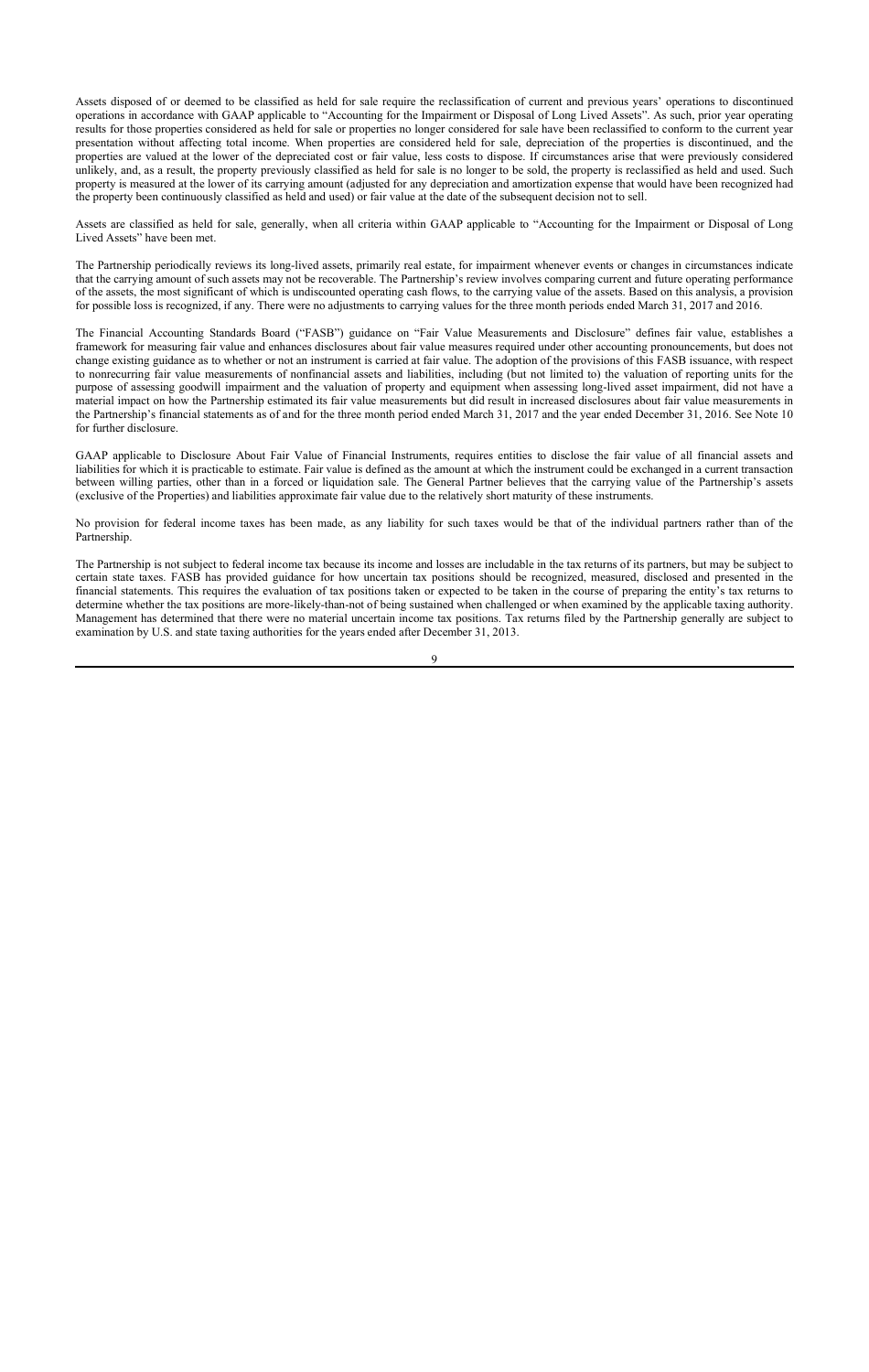#### **2. INVESTMENT PROPERTIES AND PROPERTIES HELD FOR SALE:**

The total cost of the Properties includes the original purchase price plus acquisition fees and other capitalized costs paid to an affiliate of the former general partners.

As of March 31, 2017, the Partnership owned eleven Properties that contained fully constructed fast-food/casual dining restaurant restaurants. The following are operated by tenants at the Properties: eight separate Wendy's restaurants, an Applebee's restaurant, and a KFC restaurant. Following the expiration of the lease for the Martinez, GA Property on November 6, 2016, the Property is vacant. The eleven Properties are located in a total of four states.

#### Discontinued Operations

During the three month periods ended March 31, 2017 and 2016, the Partnership recognized (loss) or income from discontinued operations of \$(3,471) and \$17,606, respectively. The income from discontinued operations for the three months ended March 31, 2016 was attributable to the Martinez, GA Property, which was leased during the quarter ended March 31, 2016. During the fourth quarter of 2016 the lease for the Martinez, GA Property was terminated, and as of December 15, 2016 the Property was held for sale.

The components of property held for sale in the balance sheets as of March 31, 2017 and December 31, 2016 are outlined below:

|                          |   | March 31 2017 |  | December 31, 2016 |
|--------------------------|---|---------------|--|-------------------|
|                          |   |               |  |                   |
| <b>Balance Sheet:</b>    |   |               |  |                   |
| Land                     |   | 266,175       |  | 266,175           |
| Buildings, net           |   | 50,976        |  | 50,976            |
| Properties held for sale | S | 317,151       |  | 317,151           |

The components of discontinued operations included in the statements of income for the three months ended March 31, 2017 and 2016 are outlined below:

|                                                | March 31 2017 |               | December 31, 2016 |  |
|------------------------------------------------|---------------|---------------|-------------------|--|
| Revenues                                       |               |               |                   |  |
| <b>Base Rent</b>                               | \$            |               | 21,031            |  |
| <b>Total Revenues</b>                          |               |               | 21,031            |  |
|                                                |               |               |                   |  |
| <b>Expenses</b>                                |               |               |                   |  |
| Insurance                                      | \$<br>518     | <sup>\$</sup> |                   |  |
| Property tax expense                           | 1,500         |               |                   |  |
| Maintenance expense                            | 1,453         |               |                   |  |
| Depreciation                                   |               |               | 2,804             |  |
| Amortization                                   |               |               | 621               |  |
| <b>Total Expenses</b>                          | 3,471         | \$            | 3,425             |  |
| Net (Loss) Income from Discontinued Operations | (3, 471)      | \$            | 17,606            |  |
|                                                | 10            |               |                   |  |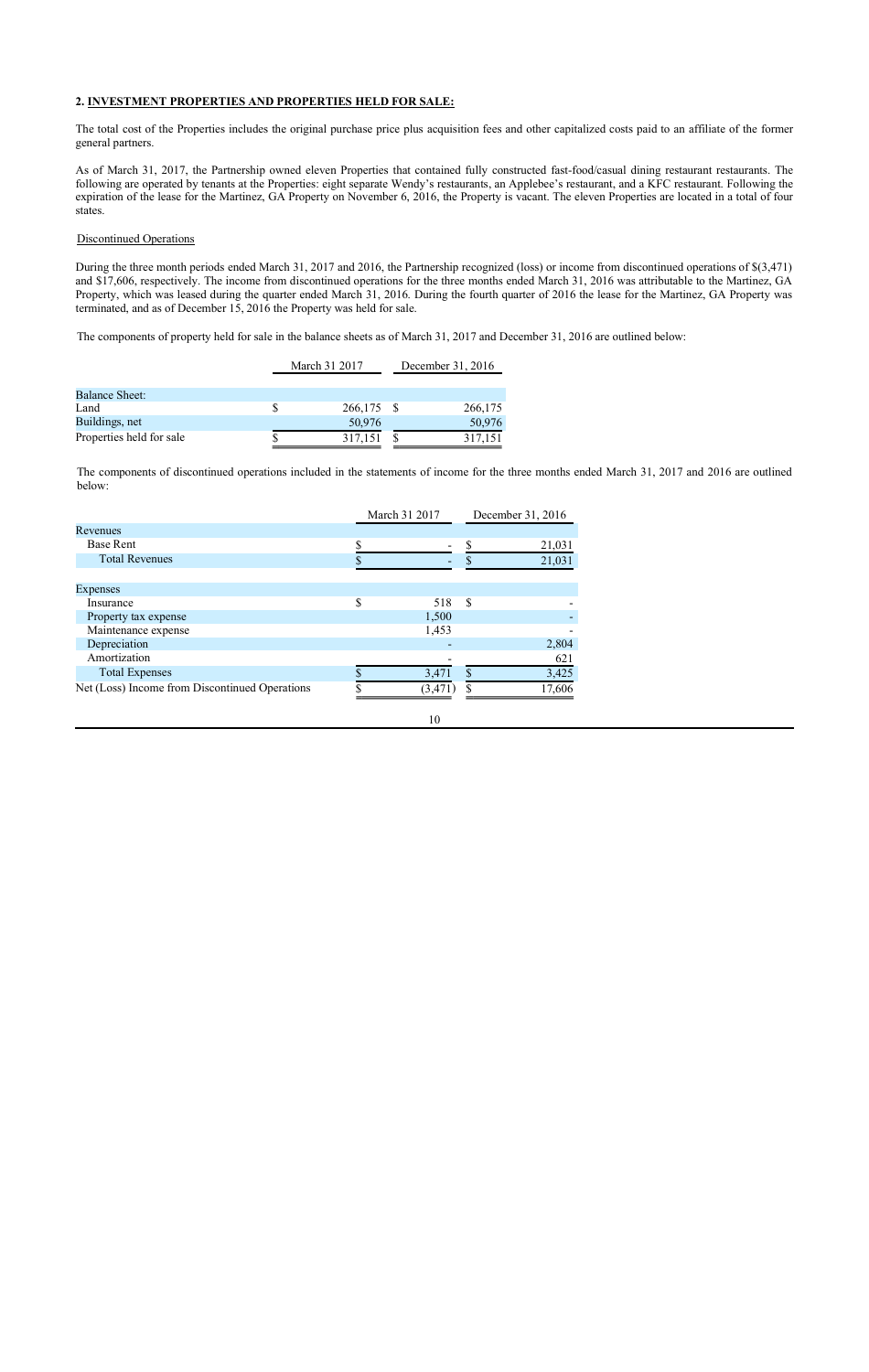#### **3. PARTNERSHIP AGREEMENT:**

The Limited Partnership Agreement, as amended from time to time (collectively, the "Partnership Agreement") was amended, effective as of November 9, 2009, to extend the term of the Partnership to November 30, 2020, or until dissolution prior thereto pursuant to the consent of the majority of the outstanding limited partnership interests.

Under the terms of the Partnership Agreement, as amended, net profits or losses from operations are allocated 99% to the limited partners and 1% to the current General Partner. The November 9, 2009 amendment also provided for distributions from Net Cash Receipts, as defined, to be made 99% to limited partners and 1% to The Provo Group, Inc. ("TPG" or the "General Partner"), the current General Partner, provided that quarterly distributions are cumulative and are not to be made to the current General Partner unless and until each limited partner has received a distribution from Net Cash Receipts in an amount equal to 10% per annum, cumulative simple return on his, her or its Adjusted Original Capital, as defined, from the Return Calculation Date, as defined, except to the extent needed by the General Partner to pay its federal and state income taxes on the income allocated to it attributable to such year.

The provisions regarding distribution of Net Proceeds, as defined, provide that Net Proceeds are to be distributed as follows: (a) to the limited partners, an amount equal to 100% of their Adjusted Original Capital; (b) then, to the limited partners, an amount necessary to provide each limited partner a liquidation preference equal to a 13.5% per annum, cumulative simple return on Adjusted Original Capital from the Return Calculation Date including in the calculation of such return on all prior distributions of Net Cash Receipts and any prior distributions of Net Proceeds under this clause, except to the extent needed by the General Partner to pay its federal and state income tax on the income allocated to it attributable to such year; and (c) then, to limited partners, 99%, and to the General Partner, 1%, of remaining Net Proceeds available for distribution.

#### **4. LEASES:**

Original lease terms for the Properties are generally five to twenty years from their inception. The leases generally provide for minimum rents and additional rents based upon percentages of gross sales in excess of specified breakpoints. The lessee is responsible for occupancy costs such as maintenance, insurance, real estate taxes, and utilities. Accordingly, these amounts are not reflected in the statements of income except in circumstances where, in management's opinion, the Partnership will be required to pay such costs to preserve its assets (i.e., payment of past-due real estate taxes). Management has determined that the leases are properly classified as operating leases; therefore, rental income is reported when earned on a straight-line basis and the cost of the property, excluding the cost of the land, is depreciated over its estimated useful life.

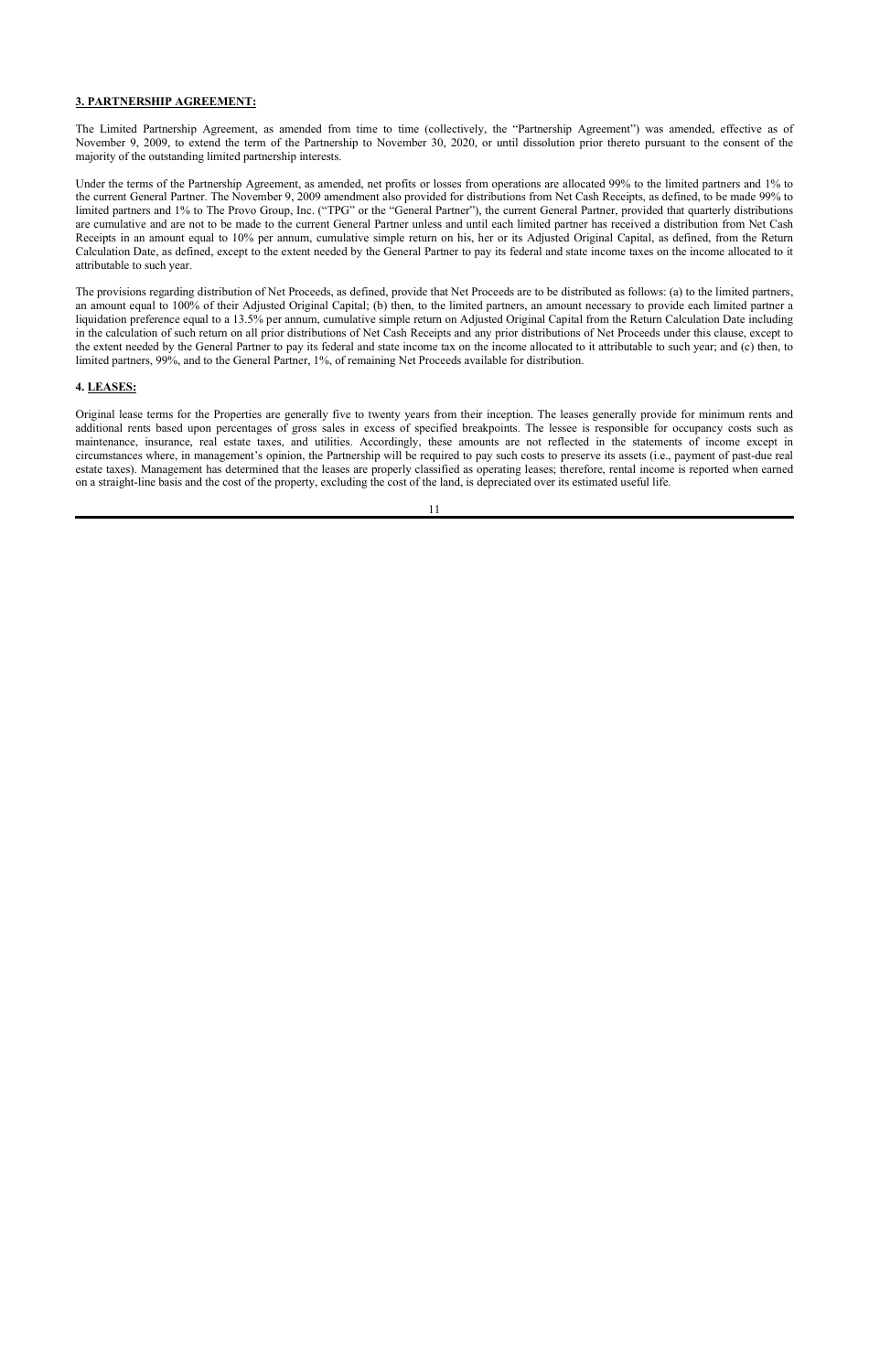As of March 31, 2017, the aggregate minimum operating lease payments (including the aggregate total of the first quarter of 2017 collected revenues of \$223,132) to be received under the current operating leases for the Properties are as follows:

Year ending December 31,

| 2017       | \$ | 871,084   |
|------------|----|-----------|
| 2018       |    | 818,061   |
| 2019       |    | 660,433   |
| 2020       |    | 660,433   |
| 2021       |    | 663,725   |
| Thereafter |    | 3,309,543 |
|            | S  | 6,983,279 |

At March 31, 2017 and December 31, 2016, rents and other receivables included \$0 and \$581,324, respectively, of unbilled percentage rents. As of March 31, 2017, all of the 2016 percentage rents had been billed and collected.

# **5. TRANSACTIONS WITH GENERAL PARTNER AND ITS AFFILIATES:**

Pursuant to the terms of the Permanent Manager Agreement ("PMA") executed in 1993 and renewed for an additional two-year term as of January 1, 2017, the General Partner receives a base fee (the "Base Fee") for managing the Partnership equal to four percent of gross receipts, subject initially to a minimum annual Base Fee. The PMA also provides that the Partnership is responsible for reimbursement of the General Partner for office rent and related office overhead ("Expenses") up to an initial annual maximum of \$13,250. Both the Base Fee and Expenses reimbursement are subject to annual Consumer Price Index based adjustments. Effective March 1, 2017, the minimum annual Base Fee and the maximum Expenses reimbursement increased by 1.26% from the prior year, which represents the allowable annual Consumer Price Index adjustment per the PMA. Therefore, as of March 1, 2017, the minimum annual Base Fee paid by the Partnership was raised to \$270,672 and the maximum annual Expenses reimbursement was increased to \$21,840.

For purposes of computing the four percent overall fee paid to the General Partner, gross receipts include amounts recovered in connection with the misappropriation of assets by the former general partners and their affiliates. The fee received by the General Partner from the Partnership on any amounts recovered reduce the four percent minimum fee by that same amount.

Amounts paid and/or accrued to the General Partner and its affiliates for the three-month periods ended March 31, 2017 and 2016 are as follows:

|                                          |   | Incurred for the<br>Three Months Ended<br>March 31, 2017<br>(unaudited) |    | Incurred for the<br>Three Months Ended<br>March 31, 2016<br>(unaudited) |  |
|------------------------------------------|---|-------------------------------------------------------------------------|----|-------------------------------------------------------------------------|--|
| <b>General Partner</b>                   |   |                                                                         |    |                                                                         |  |
| Management fees                          | S | 67,106                                                                  | -S | 66,771                                                                  |  |
| Overhead allowance                       |   | 5,414                                                                   |    | 5,387                                                                   |  |
| Leasing commissions                      |   | 90,765                                                                  |    |                                                                         |  |
| Reimbursement for out-of-pocket expenses |   | 2,500                                                                   |    | 2,500                                                                   |  |
| Cash distribution                        |   |                                                                         |    | 120                                                                     |  |
|                                          |   | 165,785                                                                 |    | 74,778                                                                  |  |
|                                          |   | 12                                                                      |    |                                                                         |  |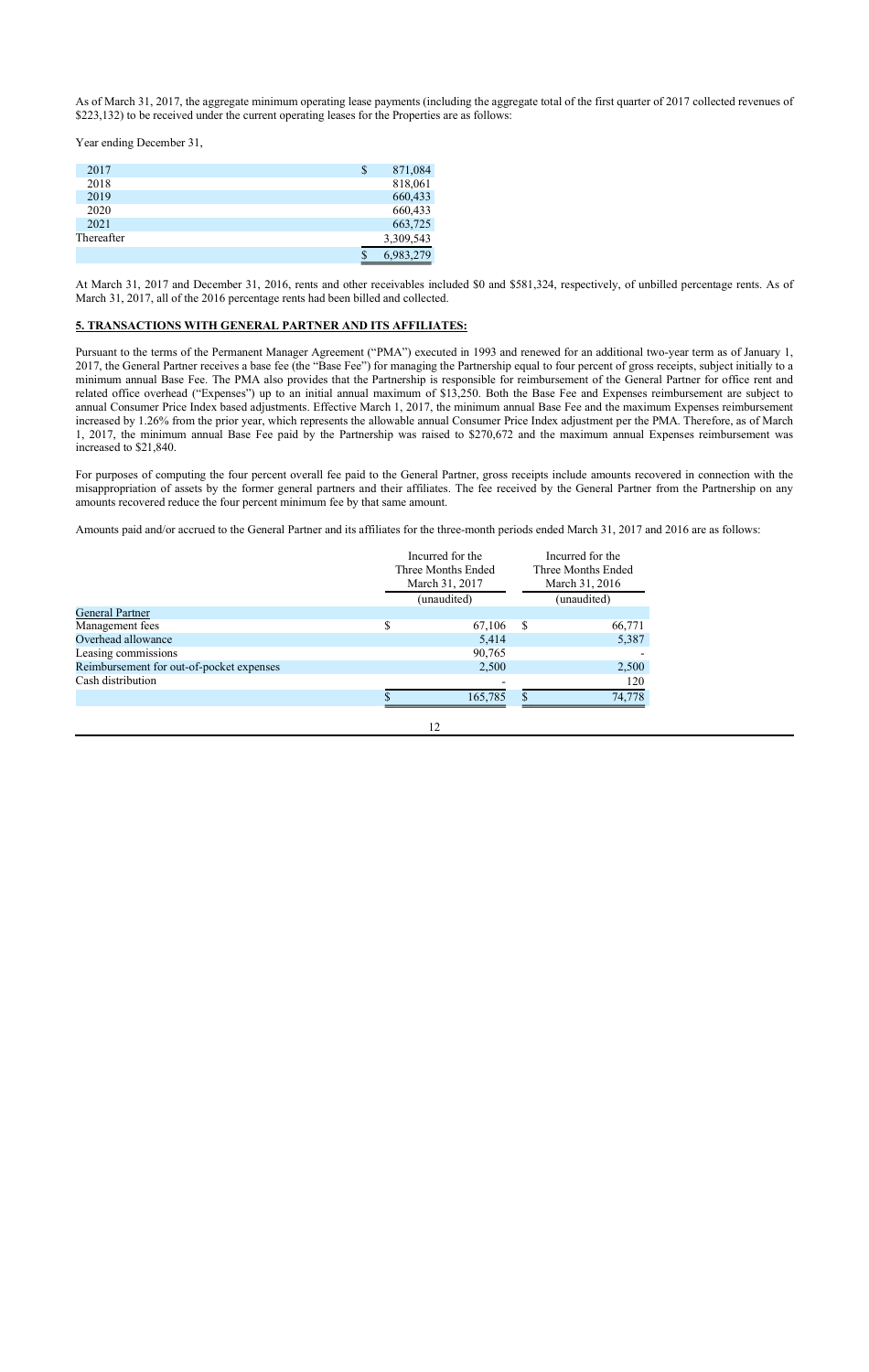At March 31, 2017 and December 31, 2016, \$0 and \$1,242, respectively, was payable to the General Partner.

As of March 31, 2017, and December 31, 2016, TPG Finance Corp. owned 200 limited partnership interests of the Partnership. The President of the General Partner, Bruce A. Provo, is also the President of TPG Finance Corp., but he is not a shareholder of TPG Finance Corp.

As of March 31, 2017, the General Partner did not own any limited partnership interests in the Partnership. The following table identifies the beneficial ownership of Mr. Provo, the executive officer and director of the General Partner, with the General Partner controlling the affairs of the Partnership. Mr. Provo is the only person performing the functions of an executive officer of the Partnership that beneficially owns any limited partnership interests:

|                              |                     | Amount and |                   |
|------------------------------|---------------------|------------|-------------------|
|                              |                     | Nature of  | Percentage of     |
| Title of                     | Name of             | Beneficial | Class             |
| Class                        | Beneficial Owner(1) | Ownership  | Outstanding $(3)$ |
|                              |                     |            |                   |
| Limited Partnership Interest | Bruce A. Provo      | 200(2)     | 0.43%             |

- (1) A beneficial owner of a security includes a person who, directly or indirectly, has or shares voting or investment power with respect to such security. Voting power is the power to vote or direct the voting of the security and investment power is the power to dispose or direct the disposition of the security.
- (2) Bruce A. Provo is deemed to have beneficial ownership of all of TPG Finance Corp.'s limited partnership interests in the Partnership due to his control as President of TPG Finance Corp.
- (3) Based on 46,280.3 limited partnership interests outstanding as of March 31, 2017.

#### **6. TRANSACTIONS WITH OWNERS WITH GREATER THAN TEN PERCENT BENEFICIAL INTERESTS:**

As of March 31, 2017, Jesse Small, an Advisory Board Member, beneficially owns greater than ten percent of the Partnership's outstanding limited partnership interests. Amounts paid to Mr. Small for his services as a member of the Advisory Board for the three month periods ended March 31, 2017 and 2016 are as follows:

|                          | (Unaudited) | (Unaudited) |     |
|--------------------------|-------------|-------------|-----|
| Advisory Board Fees paid | 875 \$      |             | 875 |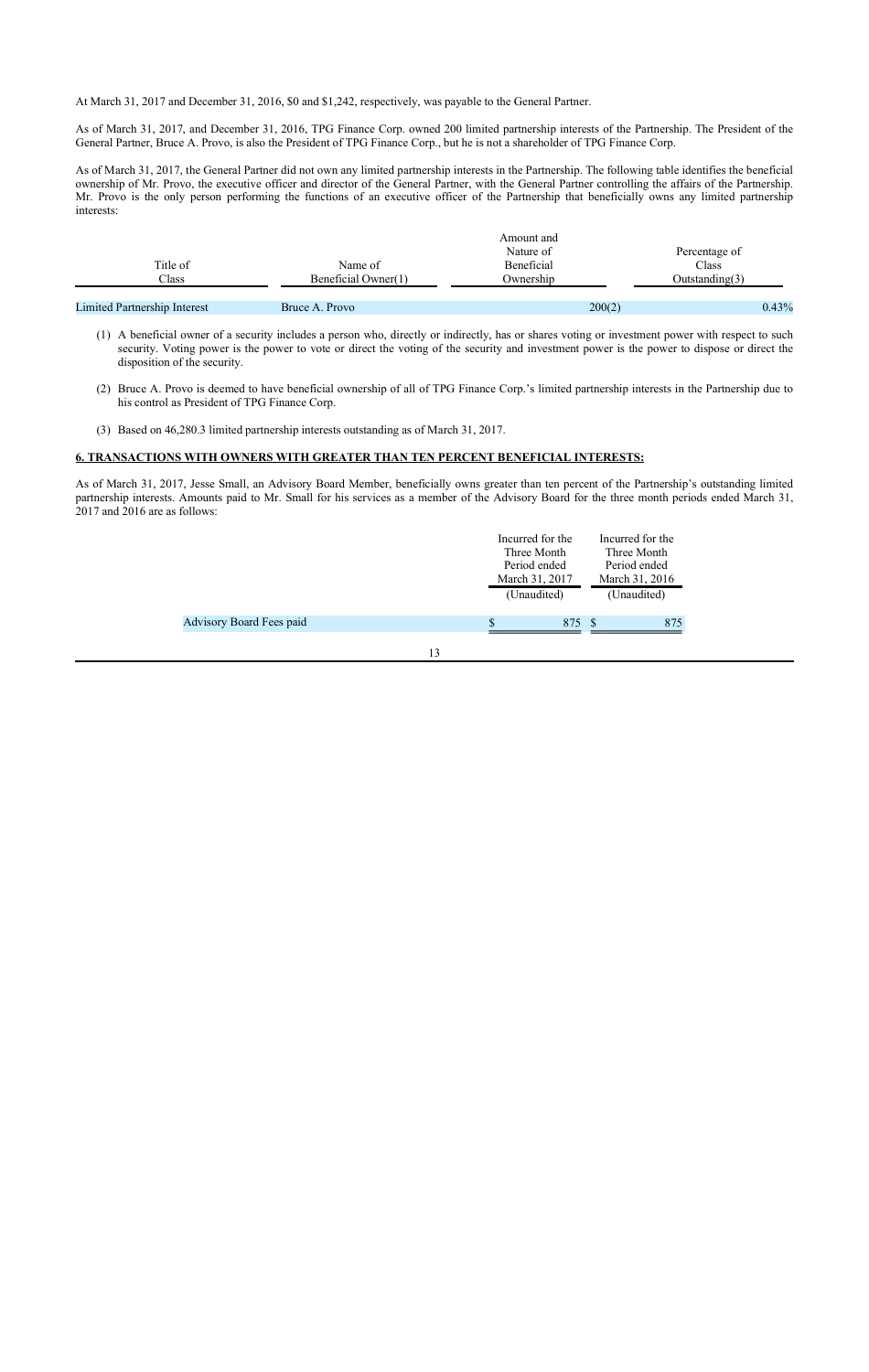At March 31, 2017 and December 31, 2016 there were no outstanding Advisory Board Fees accrued and payable to Jesse Small.

#### **7. CONTINGENT LIABILITIES:**

According to the Partnership Agreement TPG, as General Partner, may receive a disposition fee not to exceed three percent of the contract price on the sale of the properties of the Partnership and two affiliated publicly registered limited partnerships, DiVall Insured Income Fund Limited Partnership ("DiVall 1"), which was dissolved December of 1998, and DiVall Income Properties 3 Limited Partnership, which was dissolved in December 2003 ("DiVall 3"), and together with the Partnership and DiVall 1, the "three original partnerships"). In addition, fifty percent of all such disposition fees earned by TPG were to be escrowed until the aggregate amount of recovery of the funds misappropriated from the three original partnerships by the former general partners was greater than \$4,500,000. Upon reaching such recovery level, full disposition fees would thereafter be payable and fifty percent of the previously escrowed amounts would be paid to TPG. At such time as the recovery exceeded \$6,000,000 in the aggregate, the remaining escrowed disposition fees were to be paid to TPG. If such levels of recovery were not achieved, TPG would contribute the amounts escrowed toward the recovery until the three original partnerships were made whole. In lieu of a disposition fee escrow, the fifty percent of all such disposition fees previously discussed were paid directly to a restoration account and then distributed among the three original partnerships; whereby the three original partnerships recorded the recoveries as income. After the recovery level of \$4,500,000 was exceeded, fifty percent of the total disposition fee amount paid to the three original partnerships recovery through the restoration account (in lieu of the disposition fee escrow) was refunded to TPG during March 1996. The remaining fifty percent amount allocated to the Partnership through the restoration account, and which was previously reflected as Partnership recovery income, may be owed to TPG if the \$6,000,000 recovery level is met. As of March 31, 2017, the Partnership may owe TPG \$16,296 if the \$6,000,000 recovery level is achieved. TPG does not expect any future refund, as it is uncertain that such a \$6,000,000 recovery level will be achieved.

#### **8. PMA INDEMNIFICATION TRUST:**

The PMA provides that TPG will be indemnified from any claims or expenses arising out of, or relating to, TPG serving in the capacity of general partner or as substitute general partner, so long as such claims do not arise from fraudulent or criminal misconduct by TPG. The PMA provides that the Partnership fund this indemnification obligation by establishing a reserve of up to \$250,000 of Partnership assets which would not be subject to the claims of the Partnership's creditors. An Indemnification Trust (the "Trust") serving such purposes has been established at United Missouri Bank, N.A. The corpus of the Trust has been fully funded with Partnership assets. Funds are invested in U.S. Treasury securities. In addition, \$205,807 of earnings has been credited to the Trust as of March 31, 2017. The rights of TPG to the Trust shall be terminated upon the earliest to occur of the following events: (i) the written release by TPG of any and all interest in the Trust; (ii) the expiration of the longest statute of limitations relating to a potential claim which might be brought against TPG and which is subject to indemnification; or (iii) a determination by a court of competent jurisdiction that TPG shall have no liability to any person with respect to a claim which is subject to indemnification under the PMA. At such time as the indemnity provisions expire or the full indemnity is paid, any funds remaining in the Trust will revert back to the general funds of the Partnership.

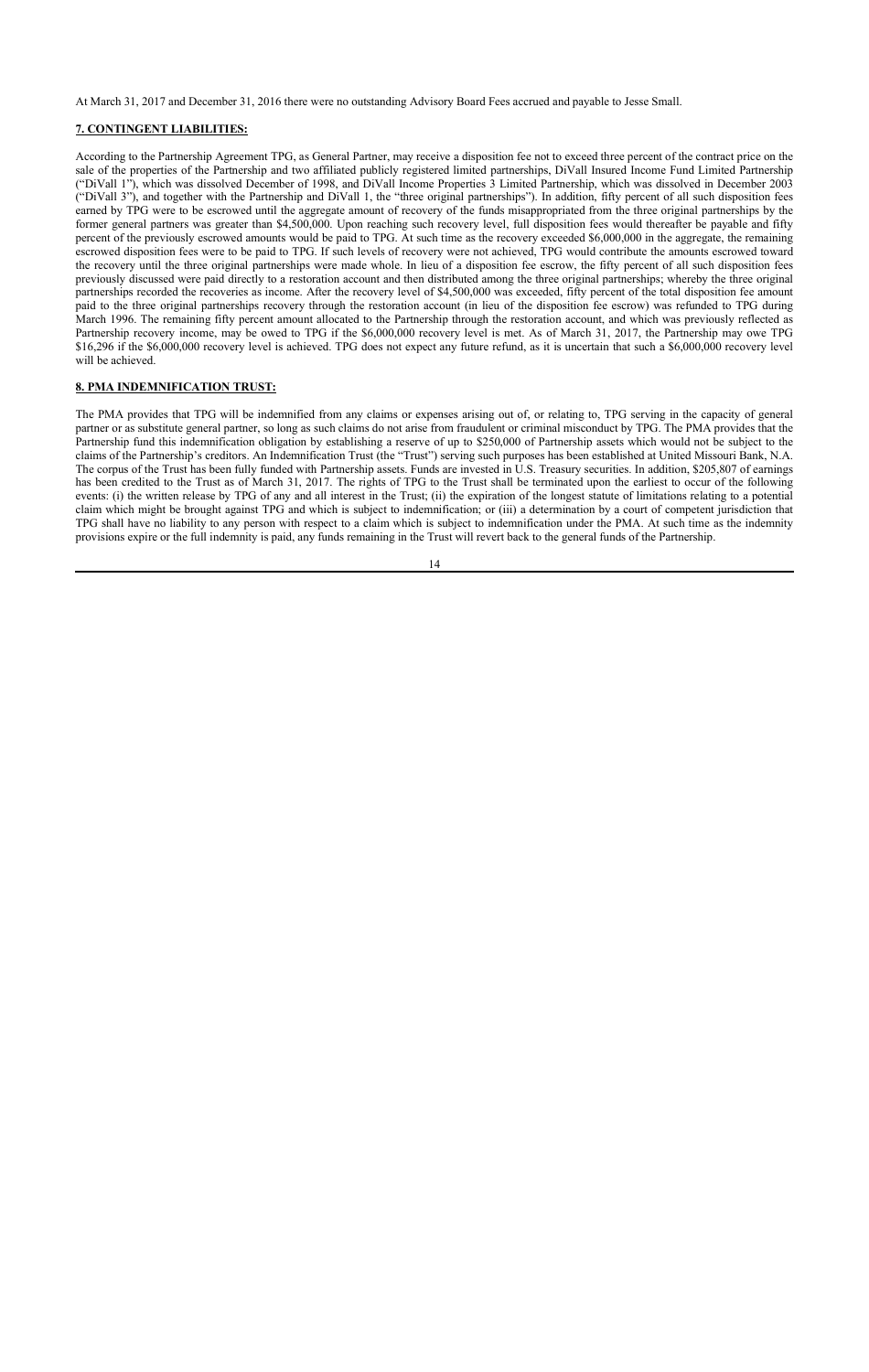#### **9. NOTE RECEIVABLE:**

In 2009, the Partnership sold the Panda Buffet restaurant property located in Grand Forks, ND for \$450,000. The buyer paid \$150,000 at closing with the remaining balance of \$300,000 being delivered in the form of a promissory note ("Buyers Note") to the Partnership. The maturity date of the Buyers Note was extended twice, and, as of the final maturity date of November 1, 2016, the Buyers Note was paid in full. During the year ended December 31, 2016, payments received by the Partnership under the Buyers Note totaled \$57,157 in principal and \$2,093 in interest.

#### **10. FAIR VALUE DISCLOSURES**

The Partnership has determined the fair value based on hierarchy that gives the highest priority to quoted prices in active markets for identical assets and liabilities (Level 1) and the lowest priority to unobservable inputs (Level 3). Inputs are broadly defined as assumptions market participants would use in pricing an asset or liability. The three levels of the fair value hierarchy under the accounting principle are described below:

- Level 1. Quoted prices in active markets for identical assets or liabilities.
- Level 2. Quoted prices for similar investments in active markets, quoted prices for identical or similar investments in markets that are not active, and inputs other than quoted prices that are observable for the investment.
- Level 3. Unobservable inputs for which there is little, if any, market activity for the investment. The inputs into the determination of fair value are based upon the best information in the circumstances and may require significant management judgment or estimation and the use of discounted cash flow models to value the investment.

The fair value hierarchy is based on the lowest level of input that is significant to the fair value measurements. The Partnership's assessment of the significance of a particular input to the fair value measurement in its entirety requires judgment, and considers factors specific to the investment.

The Partnership assesses the levels of the investments at each measurement date, and transfers between levels are recognized on the actual date of the event or change in circumstances that caused the transfer in accordance with the Partnership's accounting policy regarding the recognition of transfers between levels of the fair value hierarchy. For the three month period ended March 31, 2017 and the year ended December 31, 2016, there were no such transfers.

#### **11. SUBSEQUENT EVENTS**

We have evaluated material events and transactions that have occurred subsequent to March 31, 2017, and concluded that none have occurred that require adjustment to or disclosure in the unaudited condensed Financial Statements.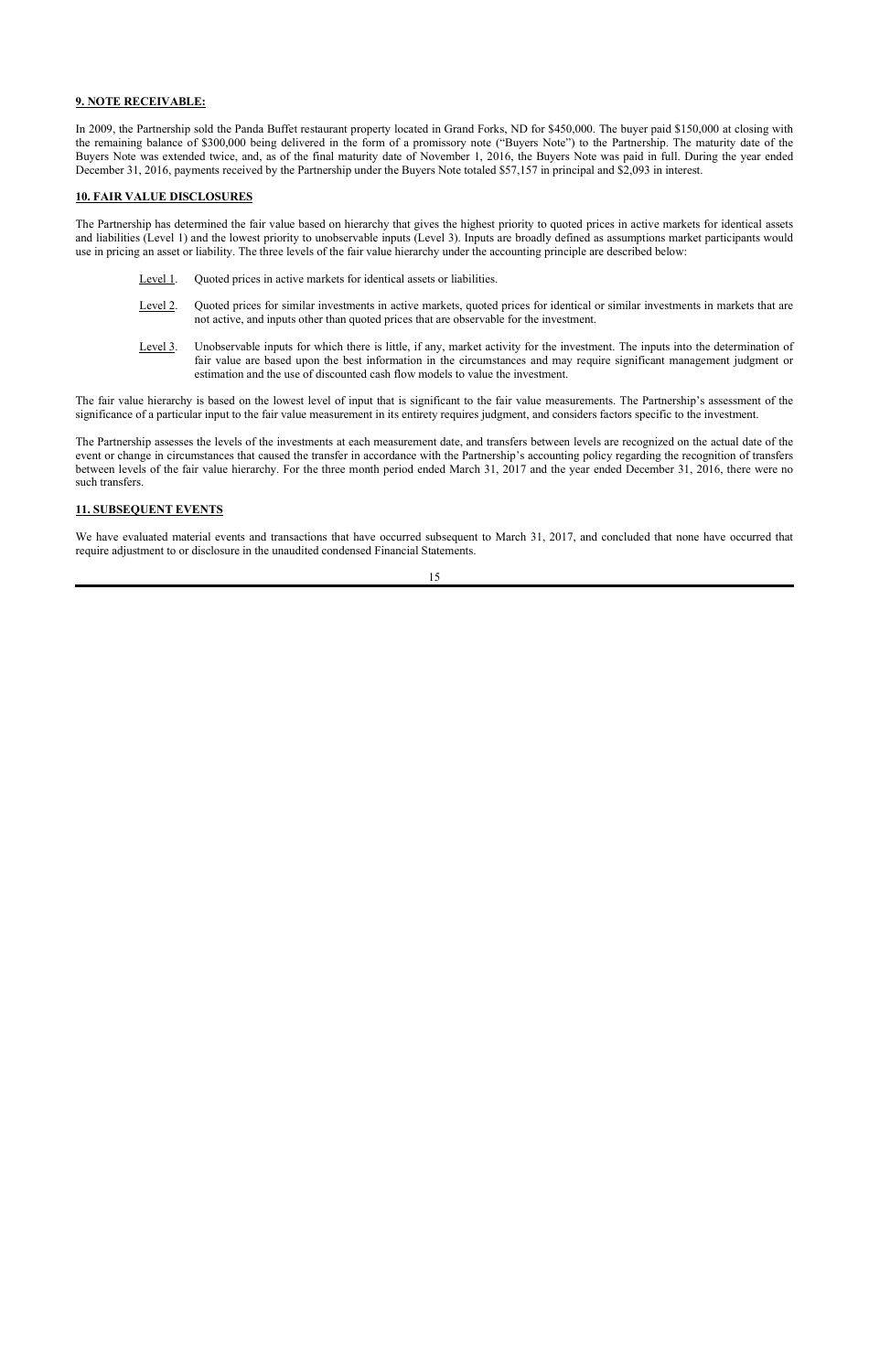#### **Item 2. Management's Discussion and Analysis of Financial Condition and Results of Operations**

#### **CAUTIONARY STATEMENT**

This Quarterly Report on Form 10-Q contains forward-looking statements within the meaning of Section 27A of the Securities Act of 1933, as amended, and Section 21E of the Securities Exchange Act of 1934, as amended (the "Exchange Act"). These forward-looking statements are not historical facts but are the intent, belief or current expectations of management of the Partnership based on its knowledge and understanding of the business and industry. Words such as "may," "anticipates," "expects," "intends," "plans," "believes," "seeks," "estimates," "would," "could," "should" and variations of these words and similar expressions are intended to identify forward-looking statements. Although we believe that the expectations reflected in these forward-looking statements are reasonable, we can give no assurance that these expectations will prove to have been correct. These statements are not guarantees of future performance and are subject to risks, uncertainties and other factors, some of which are beyond our control, are difficult to predict and could cause actual results to differ materially from those expressed or forecasted in the forward-looking statements.

Examples of forward-looking statements include, but are not limited to, statements we make regarding:

- our expectations regarding financial condition or results of operations in future periods;
- our future sources of, and needs for, liquidity and capital resources;
- our expectations regarding economic and business conditions;
- our business strategies and our ability to grow our business;
- our ability to collect rents on our leases;
- our ability to attract and retain tenants;
- future capital expenditures;
- our ability to hire and retain key personnel and consultants; and
- other risks and uncertainties described from time to time in our filings with the Securities and Exchange Commission (the "SEC").

Forward-looking statements that were true at the time made may ultimately prove to be incorrect or false. The Partnership cautions readers not to place undue reliance on forward-looking statements, which reflect management's view only as of the date of this Form 10-Q. All subsequent written and oral forward-looking statements attributable to the Partnership, or persons acting on the Partnership's behalf, are expressly qualified in their entirety by this cautionary statement. Management undertakes no obligation to update or revise forward-looking statements to reflect changed assumptions, the occurrence of unanticipated events or changes to future operating results. Factors that could cause actual results to differ materially from any forwardlooking statements made in this Form 10-Q include, without limitation, changes in general economic conditions, changes in real estate conditions, including without limitation, decreases in valuations of real properties, increases in property taxes and lack of buyers should the Partnership want to dispose of a property, lease-up risks, ability of tenants to fulfill their obligations to the Partnership under existing leases, sales levels of tenants whose leases include a percentage rent component, adverse changes to the restaurant market, entrance of competitors to the Partnership's lessees in markets in which the Partnership's investment portfolio of commercial real estate properties (collectively, the "Properties") are located, inability to obtain new tenants upon the expiration of existing leases, the potential need to fund tenant improvements or other capital expenditures out of operating cash flows and, our inability to realize value for limited partners upon disposition of the Partnership's assets and such other factors as discussed in our Annual Report on Form 10-K for the year end December 31 2016, and other reports we file with the SEC.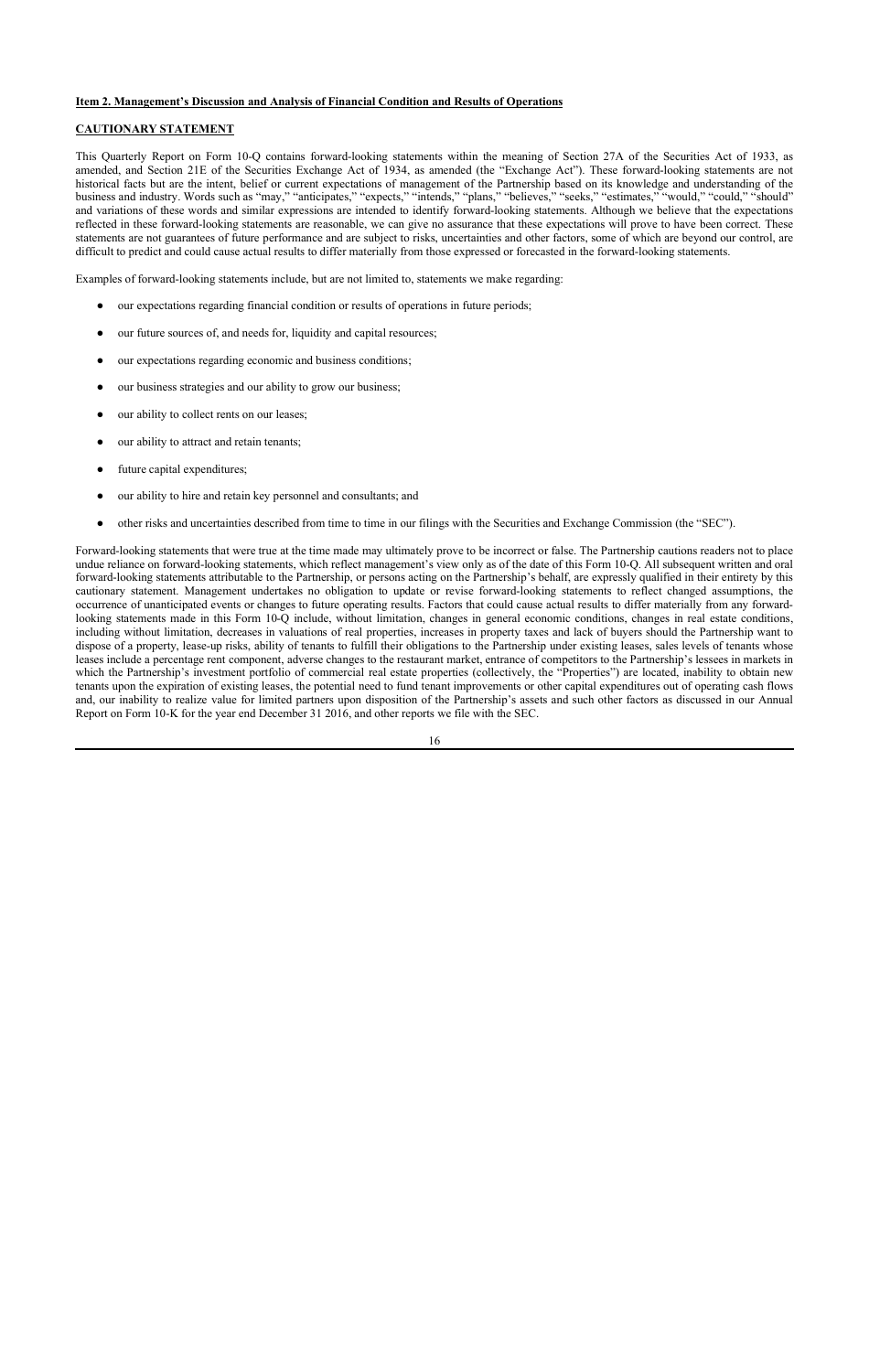#### **Critical Accounting Policies and Estimates**

Management's discussion and analysis of financial condition and results of operations are based upon our consolidated financial statements, which have been prepared in accordance with accounting principles generally accepted in the United States of America ("GAAP"). The preparation of these financial statements requires our management to make estimates and assumptions that affect the reported amounts of assets, liabilities, revenues and expenses, and related disclosure of contingent assets and liabilities. On a regular basis, we evaluate these estimates, including investment impairment. These estimates are based on management's historical industry experience and on various other assumptions that are believed to be reasonable under the circumstances. Actual results may differ from these estimates.

The Partnership believes that its most significant accounting policies deal with:

Depreciation methods and lives- Depreciation of the Properties is provided on a straight-line basis over the estimated useful life of the buildings and improvements. While the Partnership believes these are the appropriate lives and methods, use of different lives and methods could result in different impacts on net income. Additionally, the value of real estate is typically based on market conditions and property performance, so depreciated book value of real estate may not reflect the market value of real estate assets.

Revenue recognition- Rental revenue from investment properties is recognized on a straight-line basis over the life of the respective lease when collectability is assured. Percentage rents are accrued only when the tenant has reached the sales breakpoint stipulated in the lease.

Impairment- The Partnership periodically reviews its long-lived assets, primarily real estate, for impairment whenever events or changes in circumstances indicate that the carrying amount of such assets may not be recoverable. The Partnership's review involves comparing current and future operating performance of the assets, the most significant of which is undiscounted operating cash flows, to the carrying value of the assets. Based on this analysis, if deemed necessary, a provision for possible loss is recognized.

#### **Investment Properties**

As of March 31, 2017, the Partnership owned eleven Properties, each currently containing a fully constructed fast-food or casual restaurant. One Property is located on a parcel of land which is subject to a ground lease. The current tenants are franchisees of casual restaurants and as a result the following are operated at the Properties: eight Wendy's restaurants, an Applebee's restaurant, and a KFC restaurant. As of November 6, 2016, the Property in Martinez, GA was vacant, and as of December 15, 2016, this Property was held for sale. The Properties are located in a total of four states.

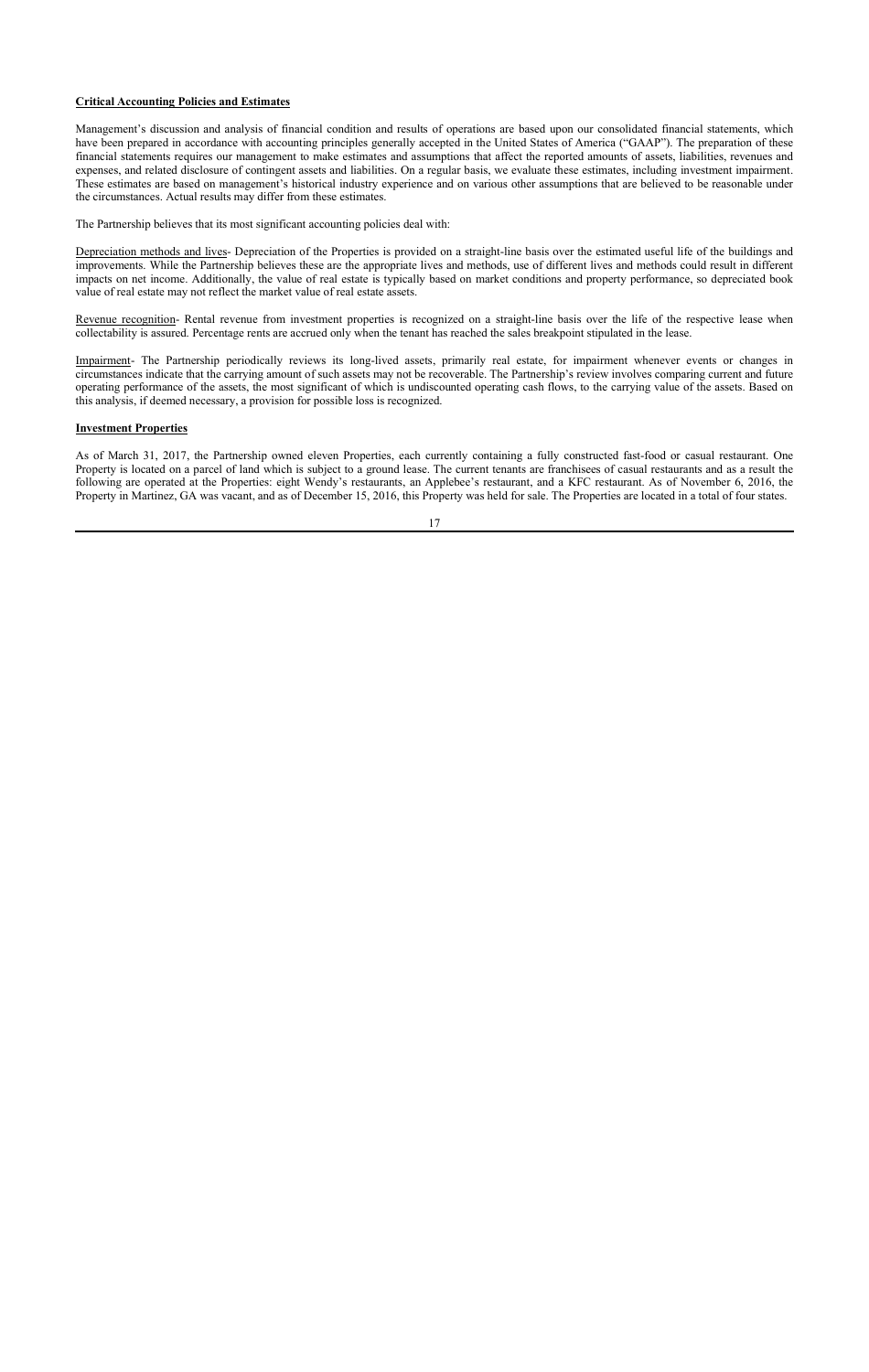Property taxes, general maintenance, insurance and ground rent on the Properties are the responsibility of the tenant. However, when a tenant fails to make the required tax payments or when a property becomes vacant, the Partnership makes the appropriate property tax payments to avoid possible foreclosure of the property. The Partnership pays for insurance and maintenance related to the vacant Property.

Such taxes, insurance and ground rent are accrued in the period in which the liability is incurred. The Partnership leases one Property to one restaurant which is located on a parcel of land where the Partnership holds a long-term ground lease, as lessee, which is set to expire in 2018. The Partnership has the option to extend the ground lease for two additional ten year periods. The Partnership owns all improvements constructed on the land (including the building and improvements) until the termination of the ground lease, at which time all constructed improvements will become the land owner's property. The tenant, the operator of a KFC restaurant, is responsible for the \$3,400 per month ground lease payment per the terms of its lease with the Partnership.

There were no building improvements capitalized during the three month period ending March 31, 2017.

#### **Net Income**

Net (loss) income for the three month periods ended March 31, 2017 and 2016 were \$(2,320) and \$29,920, respectively. Net (loss) income per limited partnership interest for the three month periods ended March 31, 2017 and 2016 were \$(0.05) and \$0.65, respectively.

The decrease is primarily the result of higher professional fees paid in the first quarter of 2017 compared to the first quarter of 2016, together with the loss from discontinued operations during the first quarter of 2017 related to the vacant Martinez, GA Property.

#### **Results of Operations**

Income from continuing operations for the three month periods ended March 31, 2017 and 2016 was \$1,151 and \$12,314, respectively.

#### *Three month period ended March 31, 2017 as compared to the three month period ended March 31, 2016:*

*Operating Rental Income:* Rental income for the three month periods ended March 31, 2017 and 2016 was \$223,132 and \$222,396, respectively. The rental income was comprised primarily of monthly lease obligations.

*General and Administrative Expense:* General and administrative expenses for the three month periods ended March 31, 2017 and 2016 were \$18,163 and \$19,307, respectively. General and administrative expenses were comprised of management expense, state/city registration and annual report filing fees, XBRL outsourced fees, office supplies, printing costs, outside storage expenses, copy/fax costs, postage and shipping expenses, long-distance telephone expenses, website fees, bank fees and state income tax expenses. The decrease for the quarter ended March 31, 2017 compared to the quarter ended March 31, 2016 is due primarily to decreased postage expense and filing fees.

*Professional Services:* Professional services expenses for the three month periods ended March 31, 2017 and 2016 were \$97,054 and \$85,466, respectively. Professional services expenses were primarily comprised of investor relations data processing, investor mailings processing, website design, legal, auditing and tax preparation fees, and SEC report conversion and processing fees. The increase for the quarter ended March 31, 2017 compared to the quarter ended March 31, 2016 is due primarily to increased legal and investor relations fees.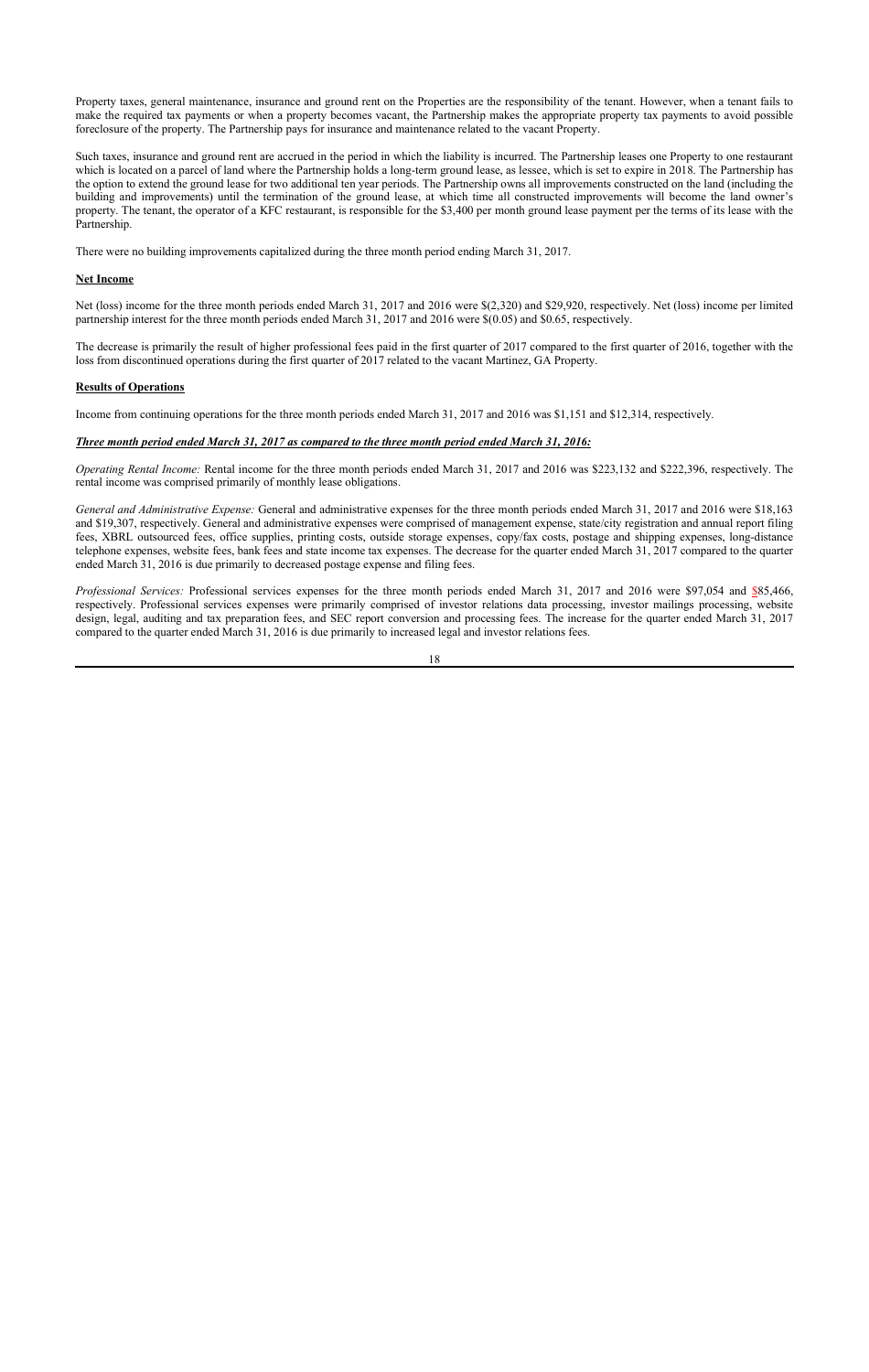#### **Cash Flow Analysis**

Net cash flows provided by operating activities for the three month periods ended March 31, 2017 and 2016 were \$558,507 and \$644,952, respectively. The variance in cash provided by operating activities for the three months ended March 31, 2017 compared to the three months ended March 31, 2016 is primarily due to the decreased net income and the payment of leasing commissions during the first quarter of 2017, but offset, in part, by the increased percentage rents collected during the first quarter of 2017 compared to the first quarter of 2016.

Cash flows (used in) provided from investing activities for the three month periods ended March 31, 2017 and 2016 were (\$1,115) and \$14,699, respectively. The amount for the quarter ended March 31, 2016 represented the receipt of principal payments from the Buyers Note in relation to the 2009 sale of a property. The Buyers Note was repaid in full in November, 2016 and therefore no payments were received during the three months ended March 31, 2017.

For the three month period ended March 31, 2017, cash flows used in financing activities was \$100,000 and consisted of aggregate Limited Partner distributions of \$100,000. For the three month period ended March 31, 2016, cash flows used in financing activities was \$120,120 and consisted of aggregate Limited Partner distributions of \$120,000, and General Partner distributions of \$120.

#### **Liquidity and Capital Resources**

The Partnership's cash balance was \$657,761 at March 31, 2017. Cash of \$500,000 is anticipated to be used to fund the 2017 first quarter aggregate distribution to limited partners on or about May 15, 2017, and cash of approximately \$49,941 is anticipated to be used for the payment of quarter-end accrued liabilities, which are included in the balance sheets. The remainder represents amounts deemed necessary to allow the Partnership to operate normally.

The Partnership's principal demands for liquidity historically have been, and are expected to be, for the payment of operating expenses and distributions. Management anticipates that cash generated through the operations of the Properties and potential sales of Properties will primarily provide the sources for future Partnership liquidity and Limited Partner distributions. During the process of leasing the Properties, the Partnership may experience competition from owners and managers of other properties. As a result, in connection with negotiating tenant leases, along with recognizing market conditions, the Partnership may offer rental concessions, or other inducements, which may have an adverse impact on the results of the Partnership's operations. The Partnership is also in competition with sellers of similar properties to locate suitable purchasers for its Properties. The two primary liquidity risks in the absence of mortgage debt with respect to the on-going operations of the Properties are the Partnership's inability to collect rent receivables and near-term or chronic property vacancies. The amount of cash to be distributed to our Limited Partners is determined by the General Partner and is dependent on a number of factors, including funds available for payment of distributions, capital expenditures, and taxable income recognition matching, which is primarily attributable to percentage rents and property sales.

As of March 31, 2017, the current eleven operating Properties were leased 91 percent. In addition, the Partnership collected 100% of its base rent from current operating tenants for the period ended March 31, 2017 and the fiscal year ended December 31, 2016, which we believe is a good indication of overall tenant quality and stability.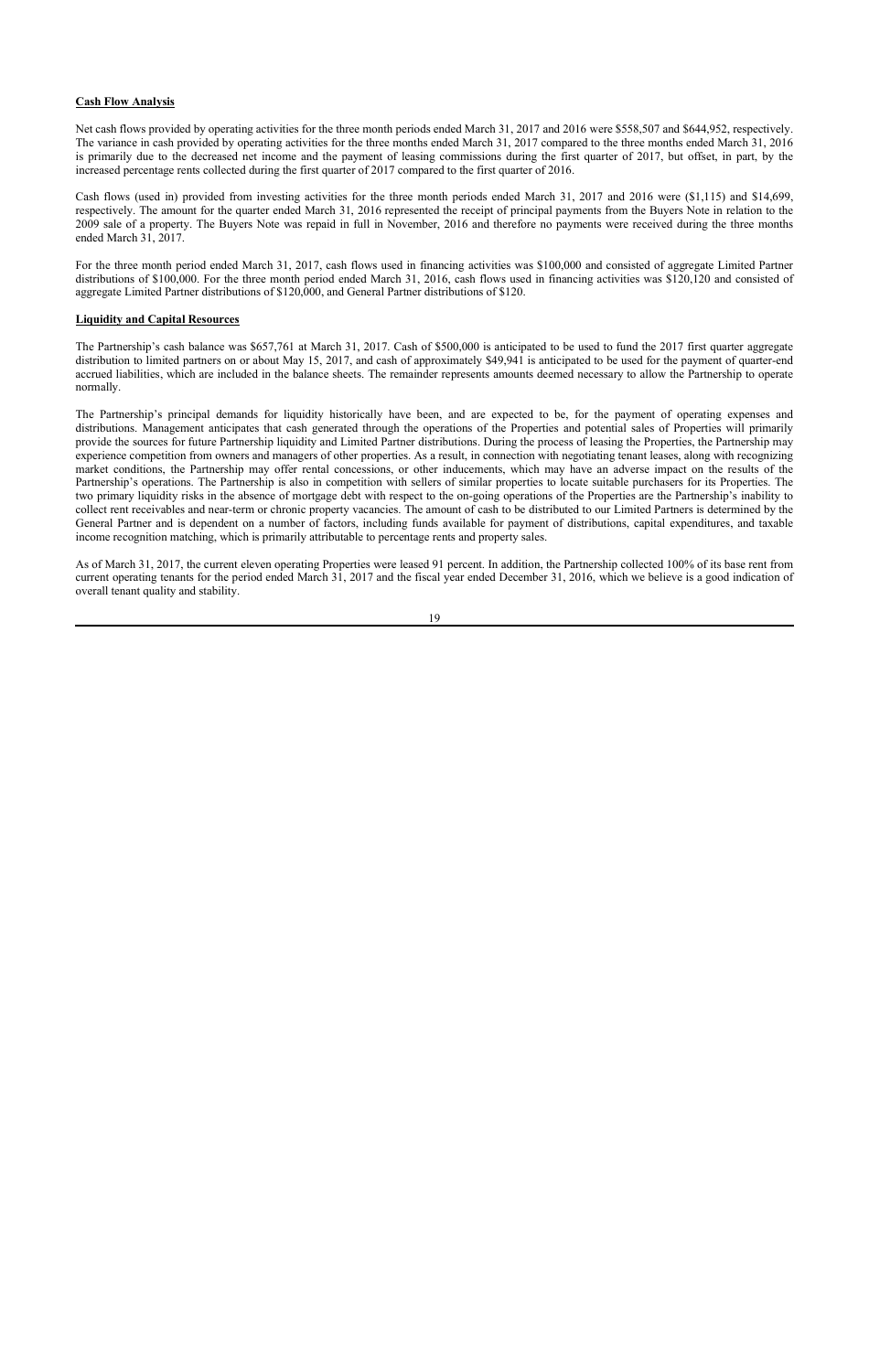There are no leases due to expire during 2017. In January 2017, the Partnership received lease extension notices relating to seven of the eight Properties that are leased to Wendy's franchisees. Pursuant to such notices, each of Wendgusta, LLC, Wendcharles I, LLC and Wendcharles II, LLC exercised the option in their respective property leases to renew such lease for five years beyond the prior expiration date of November 6, 2021. As a result, all eight of the Properties that are leased to Wendy's franchisees now feature a lease expiration date of November 6, 2026.

Eight of the eleven Properties are operated as Wendy's fast food restaurants and are franchises of the international Wendy's Company. An additional Property was operated as a Wendy's restaurant until its lease expired on November 6, 2016, and as of December 15, 2016, this Property is held for sale. Operating base rents from these nine leases comprised approximately 85% of the total 2016 operating base rents included in operating rental income of the Partnership. During the year ended December 31, 2016, additional percentage rents totaled \$581,324, all of which were unbilled and were accrued in relation to the Properties operated as Wendy's restaurants. Therefore, during 2016, the Partnership generated approximately 87% of its total operating revenues from those nine Properties. As of March 31, 2017, the eight Properties operated as Wendy's restaurants Properties exceeded 72% of the Partnership's total Properties, both by asset value and number.

Since more than 72% of the Properties, both by historical asset value and number, are leased to Wendy's franchises, the financial status of the three tenants may be considered material to investors. At the request of the Partnership, Wendgusta, Wendcharles I and Wendcharles II provided the Partnership with a copy of their reviewed financial statements for the fiscal years ended December 25, 2016 and December 27, 2015. Those reviewed financial statements prepared by Wendgusta's, Wendcharles I's and Wendcharles II's accountants are attached as Exhibits 99.0, 99.1 and 99.2, respectively, to the Partnership's December 31, 2016 Annual Report on Form 10-K, filed with the SEC on March 23, 2017. The Partnership has no rights to audit or review Wendgusta's, Wendcharles I's or Wendcharles II's financial statements and the Partnership's independent registered public accounting firm has not audited or reviewed the financial statements received from Wendgusta, Wendcharles I or Wencharles II.

#### **Disposition Policies**

The General Partner intends to hold the Properties until such time as a sale or other disposition appears to be advantageous to achieve the Partnership's investment objectives or until it appears that such objectives will either currently not be met or not be met in the future. In deciding whether to sell Properties, the General Partner considers factors such as potential capital appreciation or depreciation, cash flow and federal income tax considerations, including possible adverse federal income tax consequences to the Limited Partners. The General Partner may exercise its discretion as to whether and when to sell a Property, and there is no obligation to sell any of the Properties at any particular time, except upon Partnership termination on November 30, 2020 or if limited partners holding a majority of the outstanding limited partnership interests vote to liquidate and dissolve the Partnership in response to a formal consent solicitation to liquidate the Partnership.

#### **Item 3. Quantitative and Qualitative Disclosure About Market Risk**

As a smaller reporting company, the Partnership is not required to provide the information required by Item 305 of Regulation S-K.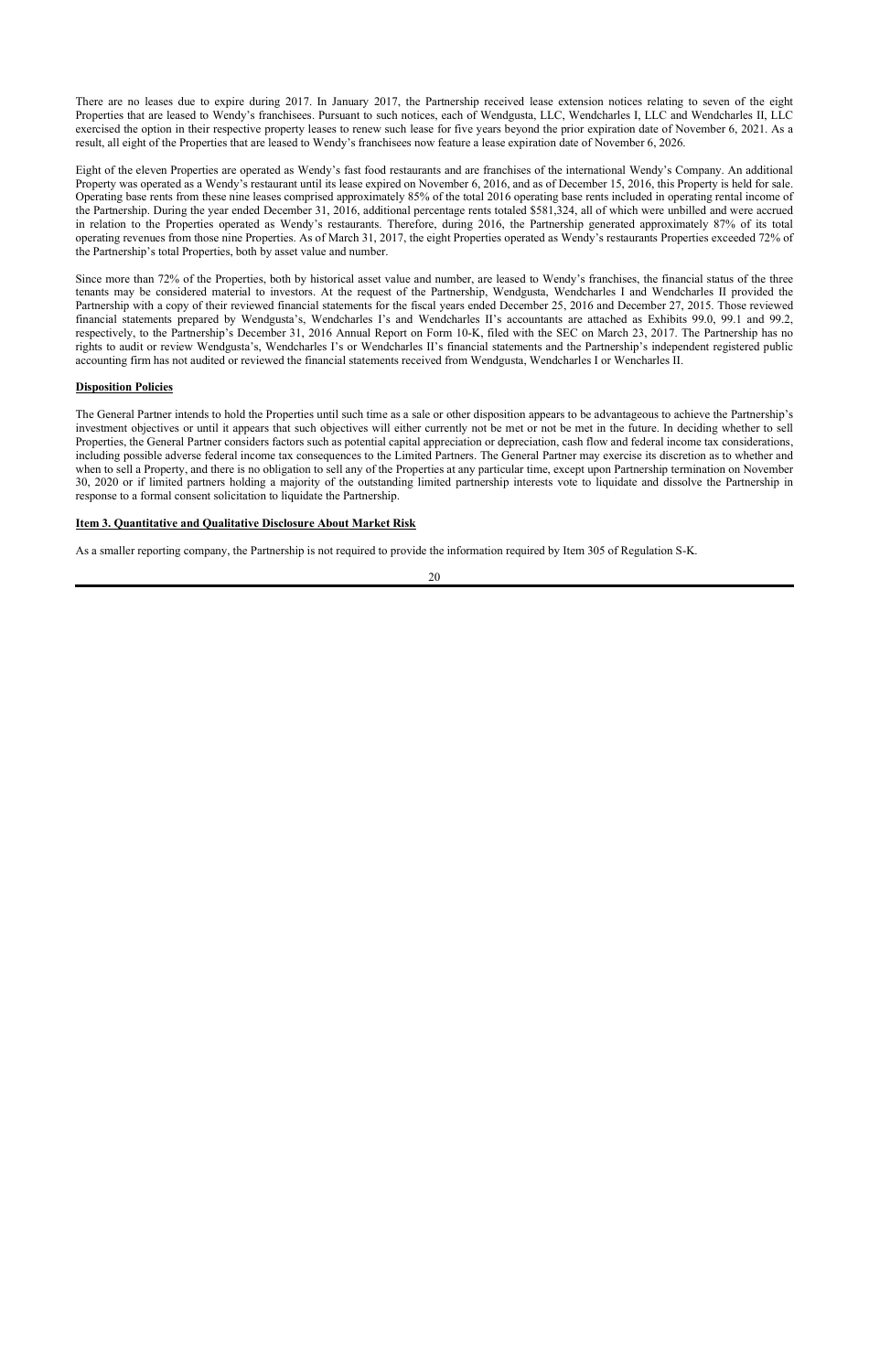# **Item 4. Controls and Procedures**

#### *Controls and Procedures*:

As of March 31, 2017 the Partnership's management, including the persons performing the functions of the Partnership's principal executive officer and principal financial officer, have concluded that the Partnership's disclosure controls and procedures (as defined in Rules 13a-15(e) and 15d-15(e) under the Exchange Act) as of the end of the period covered by this report were effective based on the evaluation of these controls and procedures as required by paragraph (b) of Rule 13a-15 or Rule 15d-15 under the Exchange Act.

#### *Changes in Internal Control over Financial Reporting*:

There has been no change in the Partnership's internal control over financial reporting (as such term is defined in Rules 13a-15(f) and 15d-15(f) under the Exchange Act) that occurred during the fiscal quarter ending March 31, 2017 that has materially affected, or is reasonably likely to materially affect, the Partnership's internal control over financial reporting.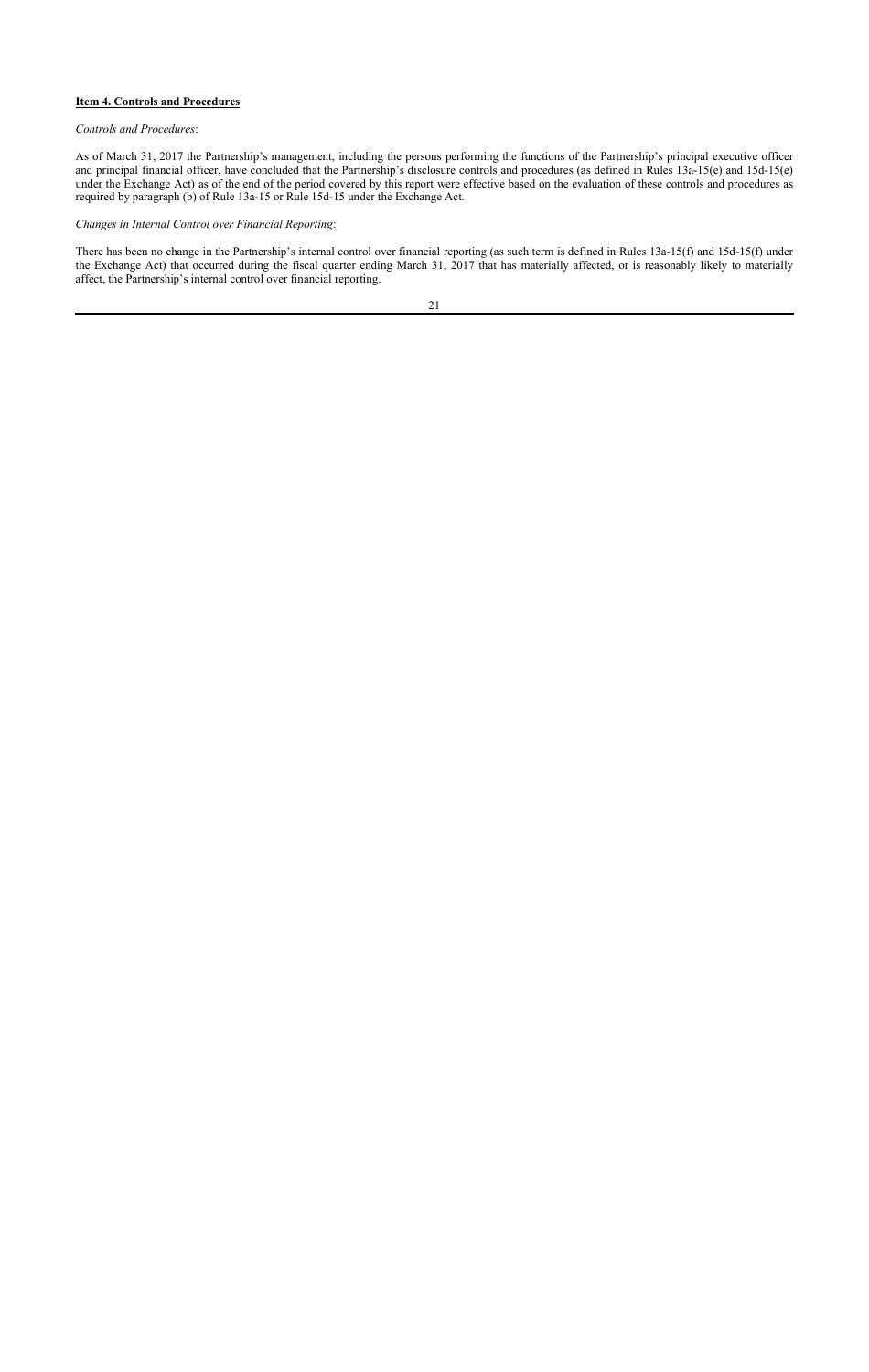#### **PART II - OTHER INFORMATION**

# **Item 1. Legal Proceedings**

As of the date of this report there are no material pending legal proceedings to which the Partnership is a party.

#### **Item 1a. Risk Factors**

Not Applicable.

# **Item 2. Unregistered Sales of Equity Securities and Use of Proceeds**

None.

**Item 3. Defaults Upon Senior Securities**

None.

**Item 4. Mine Safety Disclosures**

Not applicable.

### **Item 5. Other Information**

None.

### **Item 6. Exhibits**

- (a) Listing of Exhibits
	- 3.1 Certificate of Limited Partnership dated November 20, 1987, filed as Exhibit 3.7 to the Partnership's Annual Report on Form 10-K filed March 22, 2013, Commission File 0-17686, and incorporated herein by reference.
	- 4.1 Agreement of Limited Partnership dated as of November 20, 1987, amended as of November 25, 1987, and February 20, 1988, filed as Exhibit 3A to Amendment No. 1 to the Partnership's Registration Statement on Form S-11 as filed on February 22, 1988, and incorporated herein by reference.
	- 4.2 Amendments to Amended Agreement of Limited Partnership dated as of June 21, 1988, included as part of Supplement dated August 15, 1988, filed under Rule 424(b)(3), Commission File 0-17686, and incorporated herein by reference.
	- 4.3. Amendment to Amended Agreement of Limited Partnership dated as of February 8, 1993, filed as Exhibit 3.3 to the Partnership's Annual Report on Form10-K for the year ended December 31, 1992, Commission File 0-17686, and incorporated herein by reference.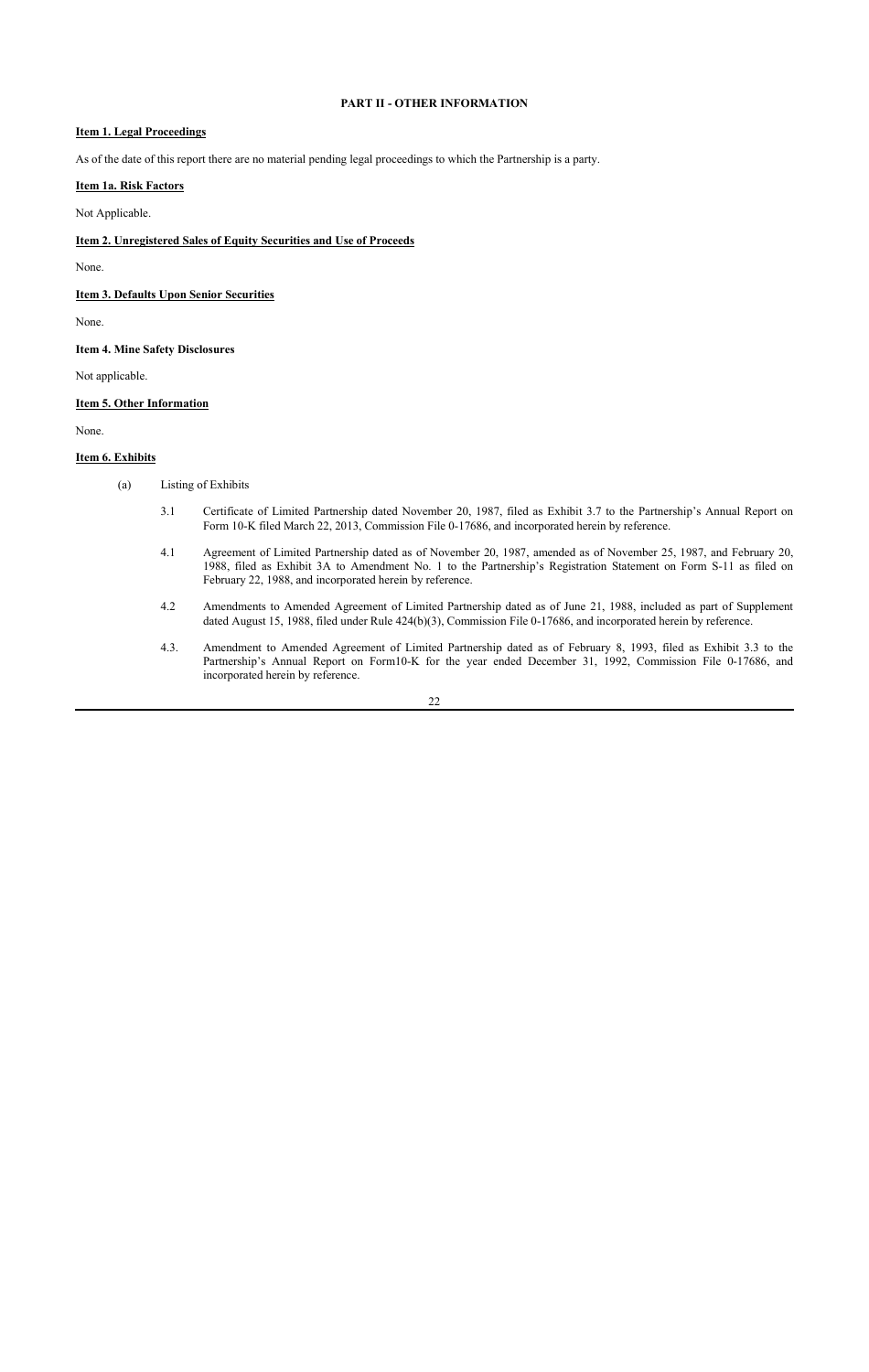- 4.4 Amendment to Amended Agreement of Limited Partnership dated as of May 26, 1993, filed as Exhibit 3.4 to the Partnership's Annual Report on Form10-K for the year ended December 31, 1993, Commission File 0-17686, and incorporated herein by reference.
- 4.5 Amendment to Amended Agreement of Limited Partnership dated as of June 30, 1994, filed as Exhibit 3.5 to the Partnership's Annual Report on Form 10-K for the year ended December 31, 1994, Commission File 0-17686, and incorporated herein by reference.
- 4.6 Amendment to Amended Agreement of Limited Partnership dated as of November 9, 2009, filed as Exhibit 4.1 to the Partnership's Quarterly Report on Form 10-Q filed November 12, 2009, Commission File 0-17686, and incorporated herein by reference.
- 31.1 SOX 302 Certification
- 31.2 SOX 302 Certification
- 32.1 Certification of Periodic Financial Report Pursuant to 18 U.S.C. Section 1350.
- 99.1 Correspondence to the Limited Partners, scheduled to be mailed on or about May 15, 2017, regarding the first quarter of 2017 distribution.
- 101 The following materials from the Partnership's Quarterly Report on Form 10-Q for the quarter ended, formatted in XBRL (Extensible Business Reporting Language): (i) Unaudited Condensed Balance Sheets at March 31, 2017 and December 31, 2016, (ii) Unaudited Condensed Statements of Income for the three month periods ended March 31, 2017 and 2016, (iii) Unaudited Condensed Statements of Cash Flows for the three month periods ended March 31, 2017 and 2016, and (iv) Notes to the Unaudited Condensed Financial Statements.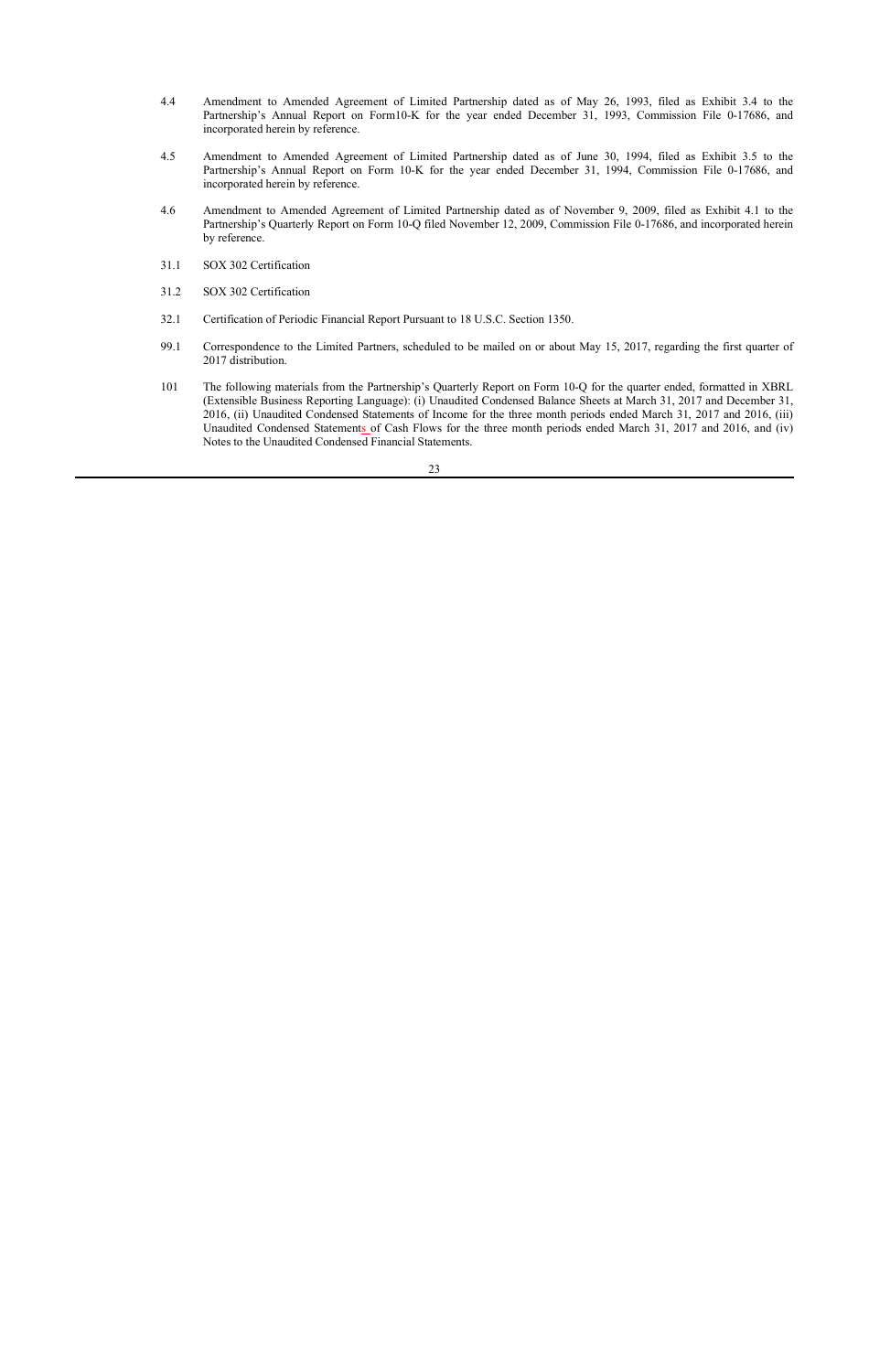# **SIGNATURES**

Pursuant to the requirements of the Securities Exchange Act of 1934, the Registrant has duly caused this report to be signed on its behalf by the undersigned, thereunto duly authorized.

# **DIVALL INSURED INCOME PROPERTIES 2 LIMITED PARTNERSHIP**

By: */s/ Lynette L. DeRose* Lynette L. DeRose (Chief Financial Officer and Duly Authorized Officer of the Partnership)

Date: May 15, 2017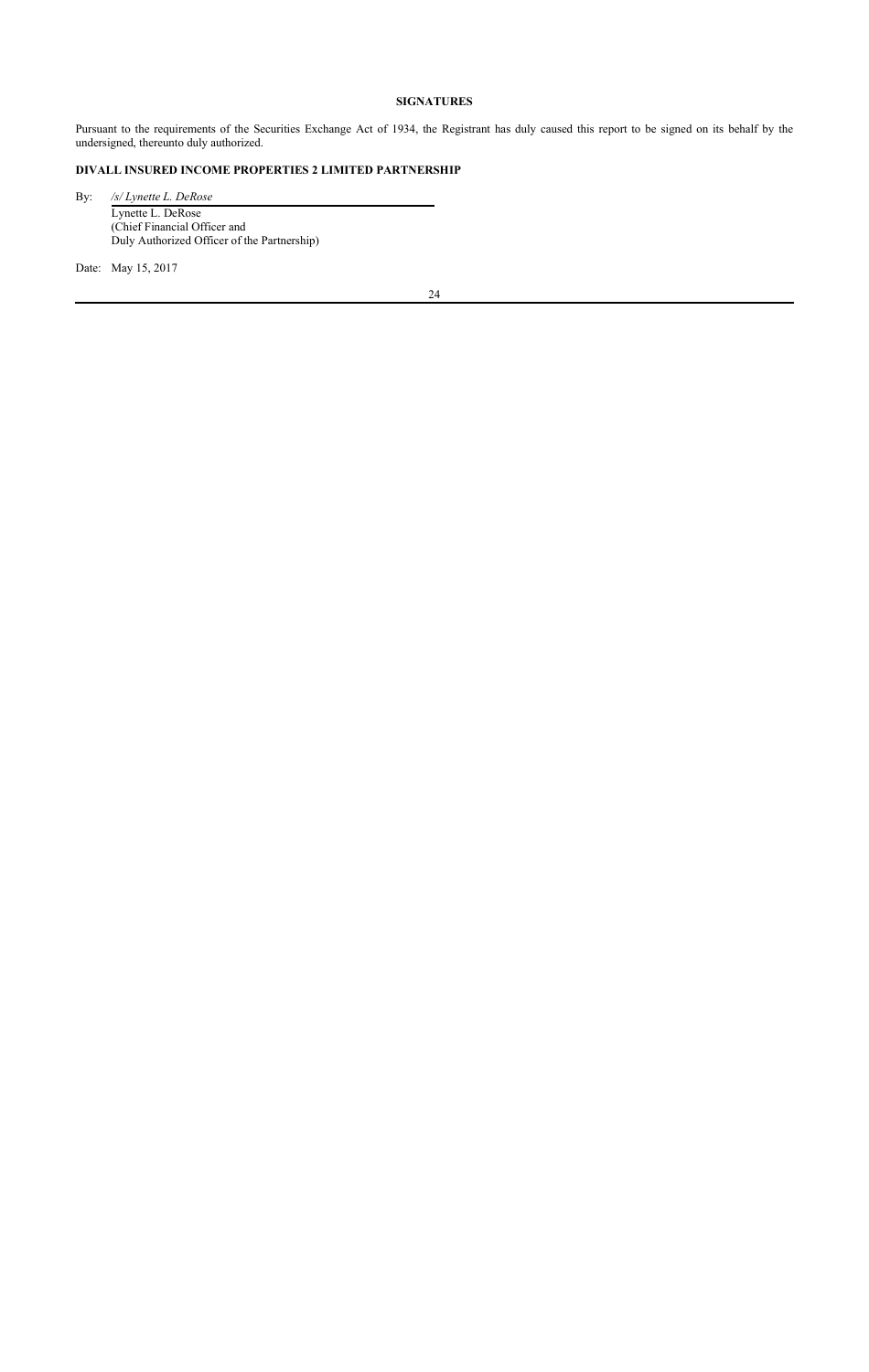**Exhibit 31.1**

#### **DIVALL INSURED INCOME PROPERTIES 2 LIMITED PARTNERSHIP**

#### **CERTIFICATIONS**

I, Lynette L. DeRose, certify that:

- 1. I have reviewed this quarterly report on Form 10-Q of DiVall Insured Income Properties 2 Limited Partnership;
- 2. Based on my knowledge, this quarterly report does not contain any untrue statement of a material fact or omit to state a material fact necessary to make the statements made, in light of the circumstances under which such statements were made, not misleading with respect to the period covered by this report;
- 3. Based on my knowledge, the financial statements, and other financial information included in this report, fairly present in all material respects the financial condition, results of operations and cash flows of the registrant as of, and for, the periods presented in this report;
- 4. The Registrant's other certifying officer and I are responsible for establishing and maintaining disclosure controls and procedures (as defined in Exchange Act Rules 13a-15(e) and 15d-15(e)) and internal control over financial reporting (as defined in Exchange Act Rules 13a-15(f) and 15d-15(f)) for the registrant and have:
	- a) Designed such disclosure controls and procedures, or caused such disclosure controls and procedures to be designed under our supervision, to ensure that material information relating to the registrant, including its consolidated subsidiaries, is made known to us by others within those entities, particularly during the period in which this report is being prepared;
	- b) Designed such internal control over financial reporting, or caused such internal control over financial reporting to be designed under our supervision, to provide reasonable assurance regarding the reliability of financial reporting and the preparation of financial statements for external purposes in accordance with generally accepted accounting principles;
	- c) Evaluated the effectiveness of the registrant's disclosure controls and procedures and presented in this report our conclusions about the effectiveness of the disclosure controls and procedures, as of the end of the period covered by this report based on such evaluation; and
	- d) Disclosed in this report any change in the registrant's internal control over financial reporting that occurred during the registrant's most recent fiscal quarter (the registrant's fourth fiscal quarter in the case of an annual report) that has materially affected, or is reasonably likely to materially affect, the registrant's internal control over financial reporting; and
- 5. The registrant's other certifying officer and I have disclosed, based on our most recent evaluation of internal control over financial reporting, to the registrant's auditors and the audit committee of the registrant's board of directors (or persons performing the equivalent functions):
	- a) All significant deficiencies and material weaknesses in the design or operation of internal control over financial reporting which are reasonably likely to adversely affect the registrant's ability to record, process, summarize and report financial information; and
	- b) Any fraud, whether or not material, that involves management or other employees who have a significant role in the registrant's internal control over financial reporting.

Dated: May 15, 2017 By: */s/ Lynette L. DeRose*

Chief Financial Officer of the Partnership (principal financial officer of the registrant)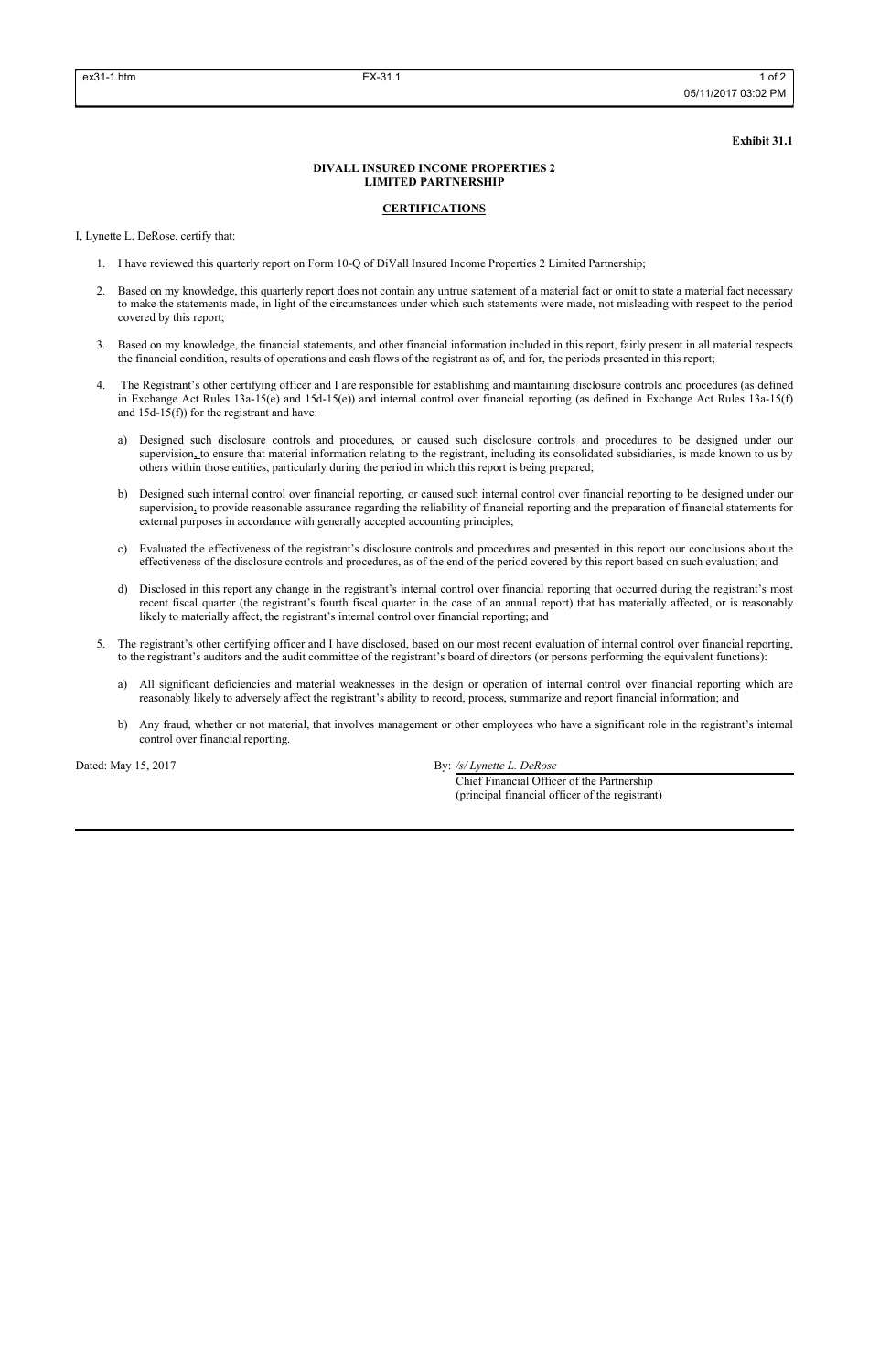**Exhibit 31.2**

#### **DIVALL INSURED INCOME PROPERTIES 2 LIMITED PARTNERSHIP**

#### **CERTIFICATIONS**

I, Bruce A. Provo, certify that:

- 1. I have reviewed this quarterly report on Form 10-Q of DiVall Insured Income Properties 2 Limited Partnership;
- 2. Based on my knowledge, this quarterly report does not contain any untrue statement of a material fact or omit to state a material fact necessary to make the statements made, in light of the circumstances under which such statements were made, not misleading with respect to the period covered by this report;
- 3. Based on my knowledge, the financial statements, and other financial information included in this report, fairly present in all material respects the financial condition, results of operations and cash flows of the registrant as of, and for, the periods presented in this report;
- 4. The Registrant's other certifying officer and I are responsible for establishing and maintaining disclosure controls and procedures (as defined in Exchange Act Rules 13a-15(e) and 15d-15(e)) and internal control over financial reporting (as defined in Exchange Act Rules 13a-15(f) and 15d-15(f)) for the registrant and have:
	- a) Designed such disclosure controls and procedures, or caused such disclosure controls and procedures to be designed under our supervision, to ensure that material information relating to the registrant, including its consolidated subsidiaries, is made known to us by others within those entities, particularly during the period in which this report is being prepared;
	- b) Designed such internal control over financial reporting, or caused such internal control over financial reporting to be designed under our supervision, to provide reasonable assurance regarding the reliability of financial reporting and the preparation of financial statements for external purposes in accordance with generally accepted accounting principles;
	- c) Evaluated the effectiveness of the registrant's disclosure controls and procedures and presented in this report our conclusions about the effectiveness of the disclosure controls and procedures, as of the end of the period covered by this report based on such evaluation; and
	- d) Disclosed in this report any change in the registrant's internal control over financial reporting that occurred during the registrant's most recent fiscal quarter (the registrant's fourth fiscal quarter in the case of an annual report) that has materially affected, or is reasonably likely to materially affect, the registrant's internal control over financial reporting; and
- 5. The registrant's other certifying officer and I have disclosed, based on our most recent evaluation of internal control over financial reporting, to the registrant's auditors and the audit committee of the registrant's board of directors (or persons performing the equivalent functions):
	- a) All significant deficiencies and material weaknesses in the design or operation of internal control over financial reporting which are reasonably likely to adversely affect the registrant's ability to record, process, summarize and report financial information; and
	- b) Any fraud, whether or not material, that involves management or other employees who have a significant role in the registrant's internal control over financial reporting.

Dated: May 15, 2017 By: */s/ Bruce A. Provo*

President, and Chief Executive Officer of The Provo Group, Inc., the General Partner of the Partnership (principal executive officer of the registrant)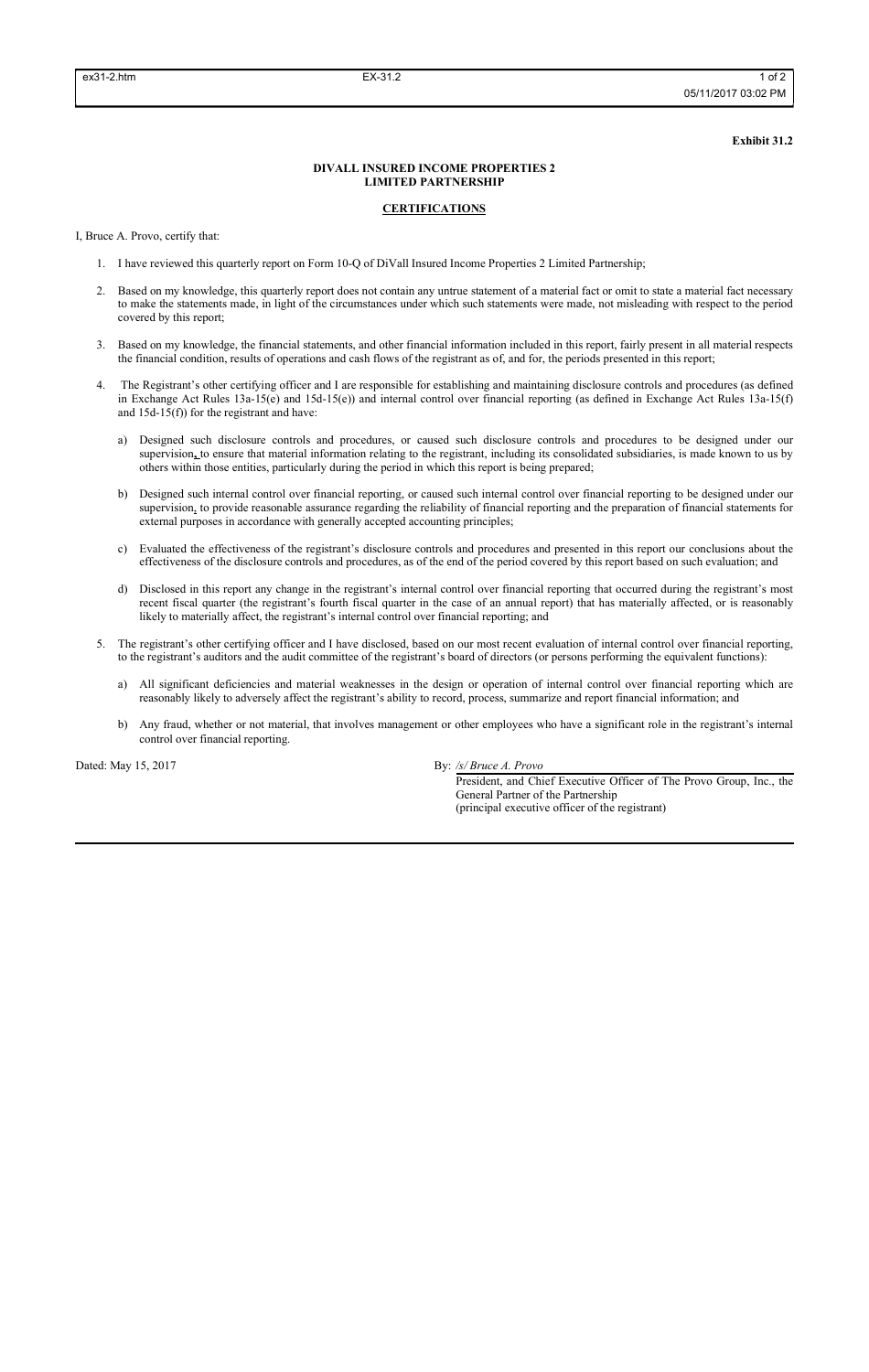**Exhibit 32.1**

#### **DIVALL INSURED INCOME PROPERTIES 2 LIMITED PARTNERSHIP**

**Certification of Periodic Financial Report Pursuant to 18 U.S.C. Section 1350**

Pursuant to 18 U.S.C. Section 1350, as adopted pursuant to Section 906 of the Sarbanes-Oxley Act of 2002, the undersigned principal executive officer and principal financial officer of DiVall Insured Income Properties 2 Limited Partnership (the "Company") certify that this Quarterly Report on Form 10-Q of the Company for the period ended March 31, 2017 fully complies with the requirements of Section 13(a) or 15(d) of the Securities Exchange Act of 1934 and that information contained in the report fairly presents, in all material respects, the financial condition and results of operations of the Company.

Dated: May 15, 2017 By: */s/ Lynette L. DeRose*

Chief Financial Officer of the Partnership (principal financial officer of the registrant)

By: */s/ Bruce A. Provo*

President, and Chief Executive Officer of The Provo Group, Inc., the General Partner of the Partnership (principal executive officer of the registrant)

This certification is made solely for the purpose of 18 U.S.C. Section 1350, subject to the knowledge standard contained therein, and not for any other purpose.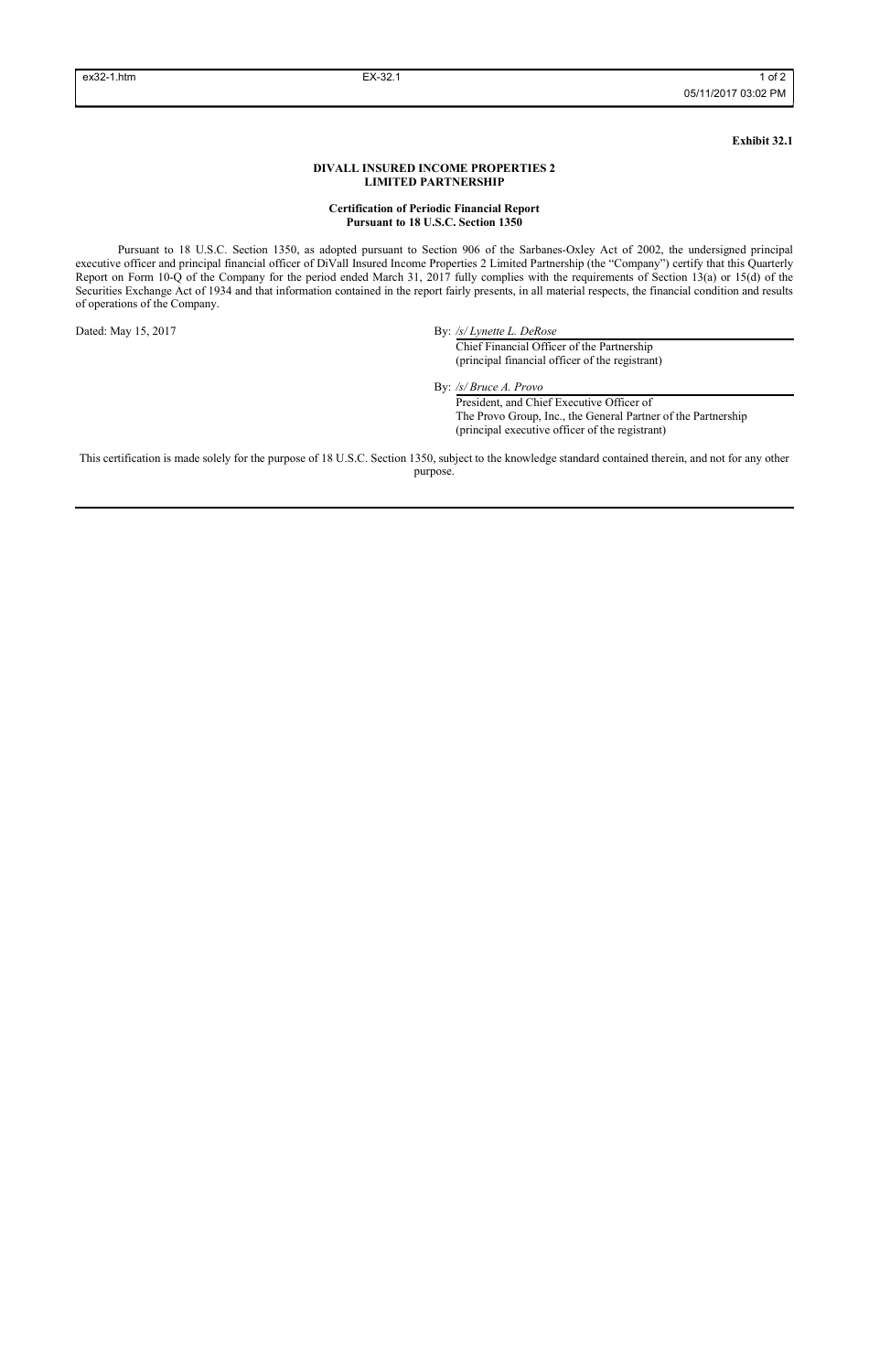# **DiVall Insured Income Properties 2, L.P. Quarterly News**

| 2017 First Quarter Distribution will be<br>\$500,000 or \$10.80 per unit<br>The aggregate first quarter of 2017 distribution will be<br>\$500,000 or \$10.80 per unit, as budgeted. This<br>distribution includes the 2016 percentage rents that we<br>received in January, 2017 of approximately \$580,000.<br>Expenses during the first quarter typically are greater than<br>other quarters, and as a result, we are not able to<br>distribute the full amount of percentage rents we received.<br>We are currently projecting to distribute \$800,000 in the<br>aggregate to our limited partners over four quarters from<br>2017 operations.<br>We expect to sell the former Wendy's property located in<br>Martinez, GA, which is currently classified as held for sale,<br>and the net proceeds from this anticipated sale are<br>expected to be distributed after closing, and will likely<br>increase the aggregate amount distributed to the limited<br>partners from 2017 operations. | <b>Distribution Highlights</b><br>\$500,000 (\$10.80 per unit) will be distributed<br>for the first quarter of 2017 on or about May 15,<br>2017.<br>Since the partnership's initial capital raise of<br>\$46 million in the early 1990's, the partnership<br>has distributed approximately \$76 million to<br>investors, from both operations and strategic<br>sales.<br><b>Additional financial information can</b><br>be accessed<br>For further Quarterly 2017 unaudited financial<br>information, see the Partnership's interim financial<br>reports filed as part of the Partnership's Form 10-Q. A<br>copy of this filing and other public reports can be<br>viewed and printed free of charge at the Partnership's<br>website at www.divallproperties.com or at the SEC's<br>website at www.sec.gov. The Partnership's 2016<br>Annual Report on Form 10-K was filed with the SEC on<br>March 23, 2017, which also can be accessed via the<br>websites listed.                                                                                                |
|--------------------------------------------------------------------------------------------------------------------------------------------------------------------------------------------------------------------------------------------------------------------------------------------------------------------------------------------------------------------------------------------------------------------------------------------------------------------------------------------------------------------------------------------------------------------------------------------------------------------------------------------------------------------------------------------------------------------------------------------------------------------------------------------------------------------------------------------------------------------------------------------------------------------------------------------------------------------------------------------------|---------------------------------------------------------------------------------------------------------------------------------------------------------------------------------------------------------------------------------------------------------------------------------------------------------------------------------------------------------------------------------------------------------------------------------------------------------------------------------------------------------------------------------------------------------------------------------------------------------------------------------------------------------------------------------------------------------------------------------------------------------------------------------------------------------------------------------------------------------------------------------------------------------------------------------------------------------------------------------------------------------------------------------------------------------------------|
| <b>INSIDE THIS ISSUE</b><br>2<br>Questions & Answers<br>2<br>Contact Information                                                                                                                                                                                                                                                                                                                                                                                                                                                                                                                                                                                                                                                                                                                                                                                                                                                                                                                 | <b>FORWARD LOOKING STATEMENTS</b><br>Forward-looking statements may differ materially from actual<br>results. Investors are cautioned not to place undue reliance on<br>forward-looking statements, which reflect the Partnership's<br>management's view only as of May 15, 2017, the date this newsletter<br>was sent for printing and mail assembly The Partnership undertakes no<br>obligation to update or revise forward-looking statements to reflect<br>changed assumptions, the occurrence of unanticipated events or<br>changes to future operating results. Factors that could cause actual<br>results to differ materially from any forward-looking statements made in<br>this newsletter include changes in general economic conditions,<br>changes in real estate conditions and markets, inability of current<br>tenants to meet financial obligations, inability to obtain new tenants<br>upon the expiration of existing leases, and the potential need to fund<br>tenant improvements or other capital expenditures out of operating cash<br>flow. |

DiVall Insured Income Properties 2, L.P. Page 1

58388893.3